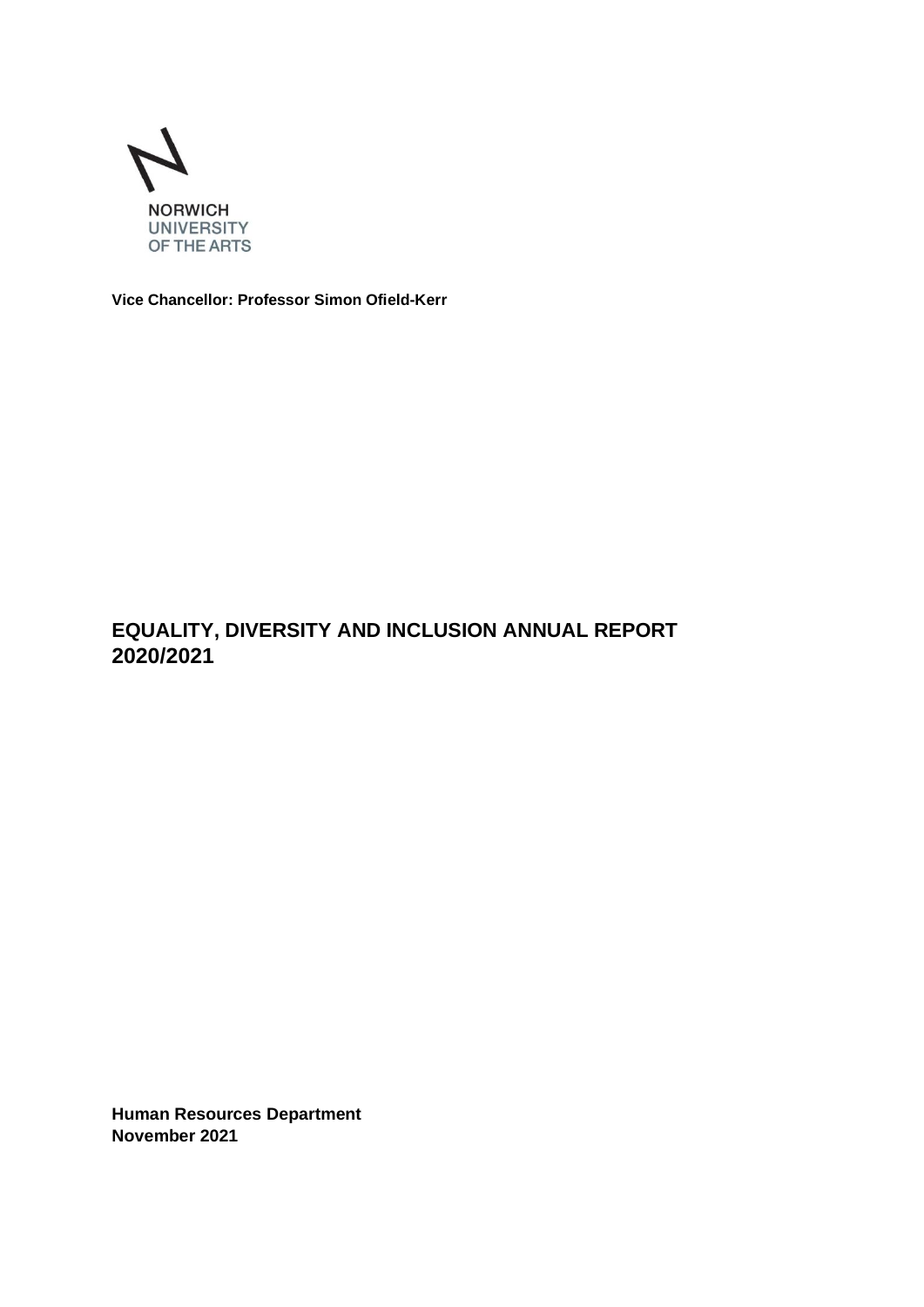# **CONTENTS**

|                | <b>Section</b>                                        | Page           |
|----------------|-------------------------------------------------------|----------------|
| $\mathbf 1$    | Introduction                                          | 2              |
| $\overline{2}$ | Legislative Framework                                 | $\overline{2}$ |
| 3              | Equality, Diversity and Inclusion Policy              | $\overline{2}$ |
| 4              | Equality, Diversity and Inclusion Committee           | $\overline{2}$ |
| 5              | <b>Policy Compliance</b>                              | 3              |
| 6              | Engagement with Schools/Colleges                      | 3              |
| 7              | Applicants for Undergraduate and Postgraduate Courses | 4              |
| 8              | Engagement with the Student Population                | 5              |
| 9              | Students' Union at NUA                                | $\overline{7}$ |
| 10             | <b>International Students</b>                         | 8              |
| 11             | <b>Staff Profile Statistics</b>                       | 9              |
| 12             | <b>Student Profile Statistics</b>                     | 18             |
| 13             | <b>Staff Recruitment Applicant Profile Statistics</b> | 28             |
| 14             | <b>Disability Support for Students</b>                | 32             |
| 15             | The Estate and Accessibility                          | 33             |
| 16             | <b>Change Working Group</b>                           | 33             |
| 17             | Marketing and the University Website                  | 34             |
| 18             | <b>Policies and Guidelines</b>                        | 35             |
| 19             | <b>Staff Training and Development</b>                 | 35             |
| 20             | Objectives for 2020/21                                | 37             |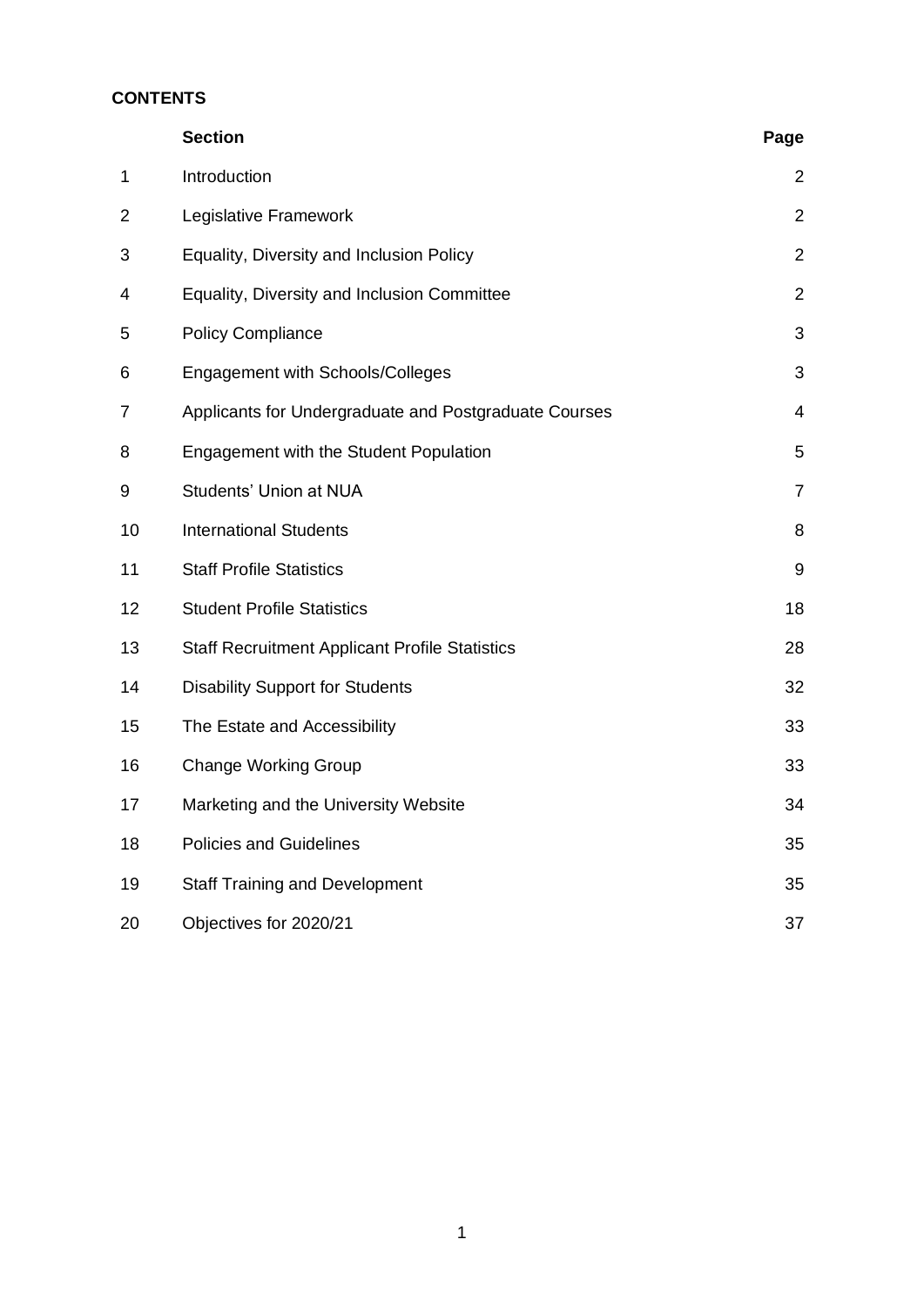## **1 Introduction**

The aim of the Equality, Diversity and Inclusion Annual Report is to consider, monitor and share our activities and progress in relation to equality, diversity and inclusion objectives for students and staff at the University.

This report also provides an overview on developments in relation to the Action Plan of our Equality, Diversity and Inclusion Policy and provides the opportunity to publish monitoring reports on the profile of our workforce and the student body.

As well as setting out our achievements for the 2020/2021 academic year, the report also highlights the priorities for Norwich University of the Arts (NUA) for the year ahead.

## **2 The Legislative Framework**

The Equality Act introduced measures which have direct implications for the University and underpins the legislative framework in which the University operates. It informs our practices as an employer and as a higher education provider.

The Equality Act identifies nine protected characteristics - age; disability; gender reassignment; pregnancy and maternity; marriage and civil partnership; race; religion or belief; sex; and sexual orientation.

In respect of these nine protected characteristics, the University is required to:

- Eliminate unlawful discrimination, harassment and victimisation;
- Advance equality of opportunity between people from different groups:
- Encourage people with protected characteristics to participate in public life or in other activities where their participation is low; and
- Foster good relations between people from different groups.

## **3 The Equality, Diversity and Inclusion Policy**

The Equality, Diversity and Inclusion Policy (ED&I Policy) was introduced in June 2019. A growing number of HE providers, have adopted the policy description 'Equality, Diversity and Inclusion' to better describe the principles of equal treatment, promotion of diversity as well as integration and inclusion into all aspects of an individual's day-to-day life, including in the workplace and in their studies.

The purpose of the ED&I Policy is to set out the University's commitment to an inclusive and supportive environment for students, staff and visitors that is free from discrimination, and a place where all its members are able to participate and have the opportunity to fulfil their potential.

The Equality, Diversity and Inclusion Objectives and action progress were reviewed by the Equality, Diversity and Inclusion Committee in May 2021.

## **4 Equality, Diversity and Inclusion Committee**

The Equality, Diversity and Inclusion Committee (ED&I Committee) oversees the implementation of the University policies relating to equality, diversity and inclusion, ensuring that these reflect the aims and targets of the Strategic Plan. These aims and targets are:

- To work towards ensuring equality of opportunity for all staff and students
- To increase awareness of equality, diversity and inclusion issues throughout the **University**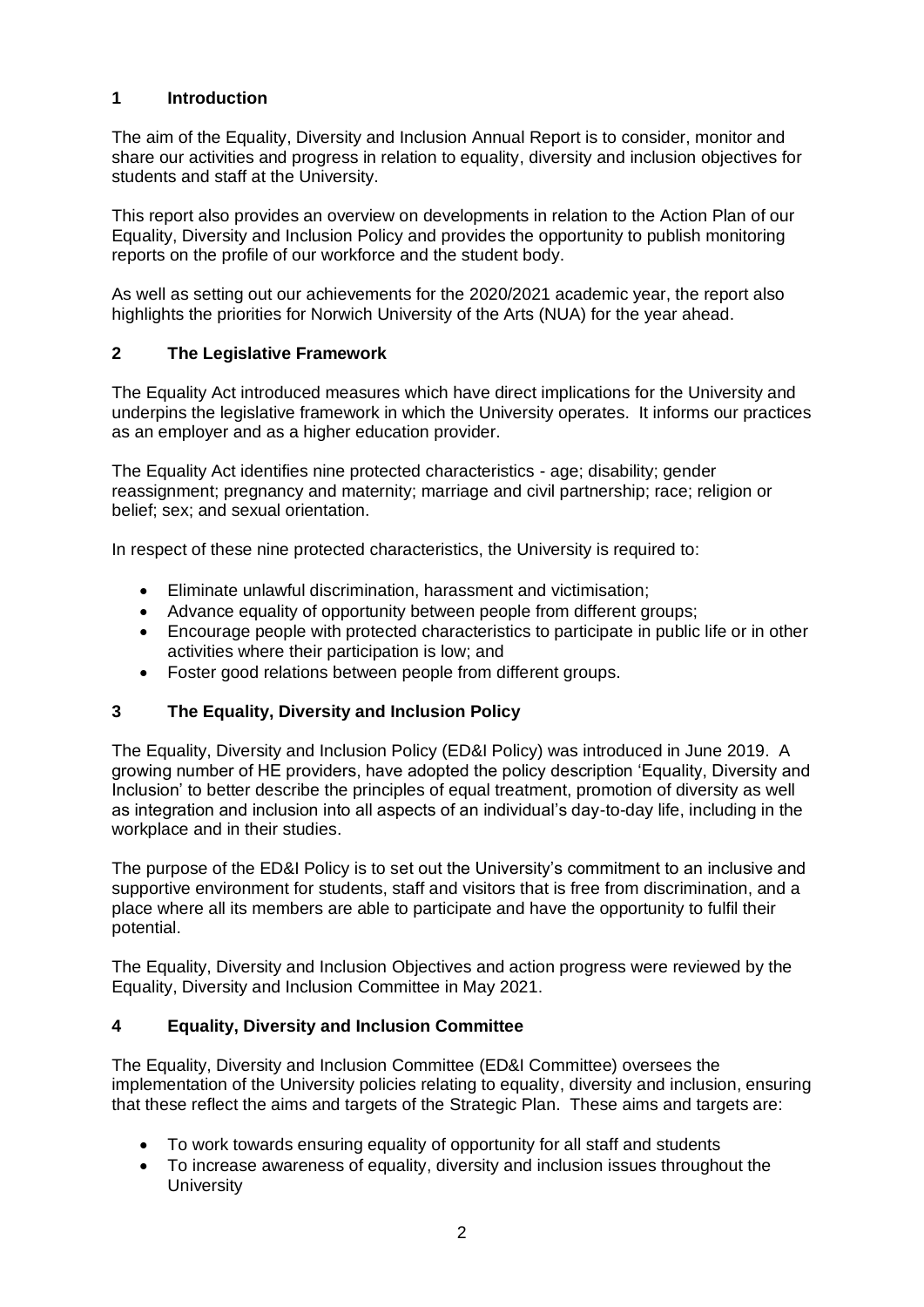- To promote a culture of dignity and respect throughout management, staffing, curriculum and teaching in the University
- To encourage recruitment, admissions and employment procedures which demonstrate adequate representation of different social and cultural groupings
- To recommend provision of support and advice to staff and students regarding unwelcome comment or actions relating to age, race, disability, gender reassignment, marital status, pregnancy and maternity, religion or belief, sex and sexual orientation
- To promote attitudes discouraging hurtful or discriminating behaviour to include the use of stereotyping and the exercise of prejudice of any kind
- To recommend strategies relating to access opportunities and student support
- To monitor relevant external developments, consider their implications for the University and make recommendations for refinement to policy and practice.

The ED&I Committee meets formally twice each academic year and reports directly to the Academic Board. It comprises the Dean of Faculty for Arts and Media (Chair and Senior Management Team member), Academic Registrar, Director of Human Resources, Student Union President and two student members as representative of the student body, up to three representatives of academic staff and two representatives of professional services staff and one representative of the Student Support team. When required, other University staff are co-opted and attend the meetings for specific agenda items.

#### **5 Policy Compliance**

Staff and students receive information regarding their roles and responsibilities in respect of equality, diversity and inclusion issues. All new staff are provided with equality, diversity and inclusion information as part of their induction programme. Information for students is included in the Student Agreement and Strategy for Learning.

The University has zero tolerance of harassment and bullying behaviour and it encourages staff and students to report any incident. The University robustly investigates any such incident reported through its grievance procedure.

## **6 Engagement with Schools/Colleges**

NUA is proud of its long and well-established relationships with schools and colleges in the region and further afield. We work closely with schools and colleges to champion and nurture creativity, explain university opportunities and raise aspirations.

Our Schools and Outreach Officers, Student Ambassadors and Academics programme visits to schools and colleges to deliver workshops, presentations and attend careers and parents' evenings. They work with students on portfolios in preparation for applying for a creative degree, provide hands-on workshops on campus and in schools, as well as general talks about attending a creative university and creative careers. All our presentations within the recruitment and outreach department are made with EDI in mind which we hope makes everyone feel comfortable to think they could attend our university and that our materials are accessible to all. Information is provided on finance, bursaries and access to disability support, support for care leavers, those who identify as LGBTQ+ and so on.

264 school activities took place during the year. Due to Covid-19 our delivery was a mix of online sessions, activities in schools and on campus.

As well as running school events online we also ran activities that young people could sign up to individually. 204 young people attended our online Ignite series which was an 8-week series of 30-minute talks by alumni who are working in different creative sectors, held between January and March this year. Through the summer we then ran an online Summer School attended by 399. With both these series of activities we ensured we had a diverse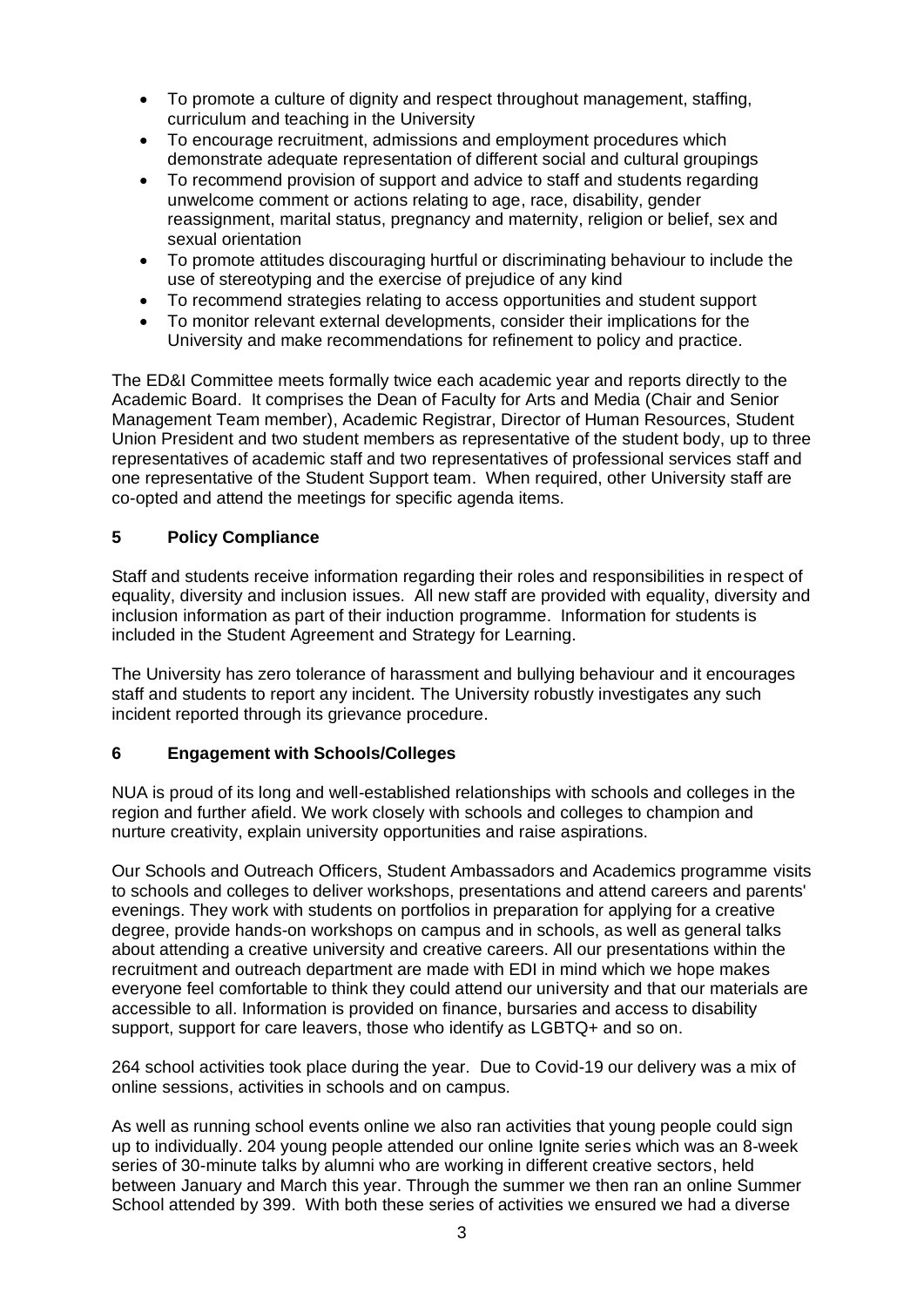range of academic staff and artists who delivered the workshops. Every workshop had a worksheet that could be used with the workshop or on its own so that those without access to digital resources could still participate in the activities. All worksheets were fully accessible and all films used included subtitles. These resources are all available on the NUA website.

NUA is part of the Network of East Anglia Collaborative Outreach Group, which is part of the HEFCE funded UniConnect Programme. The Group consists of the five HEIs in Norfolk, Suffolk and Cambridgeshire (NUA, UoS, UEA, ARU and Cambridge University), and 8 FE providers (City College Norwich, Easton and Otley College, Peterborough Regional College, The College of West Anglia, West Suffolk College, Cambridge Regional College, Suffolk New College and East Coast College). The primary aim of the project is to encourage young people from disadvantaged groups to fulfill their potential and support identified students into HE and degree level apprenticeships.

Higher Education Champions (HECs) are working with target students from year 9 to 13 within schools. NUA has two Higher Education Champions and a NEACO Officer who are working with schools across Norfolk to deliver a programme of activities and mentor identified students. NUA's NEACO staff worked directly with 39 local schools in this time period - delivery numbers are included in the previous numbers. The takeyourplace.org.uk website ensures all schools in the region can access information on outreach work of the group and clear information on student finance, support for HE students etc. All workshops and worksheets mentioned above are available on the "takeyourplace" website.

NUA continued to work closely with teachers throughout the year and ensured that work completed during the pandemic for young people was in line with their needs. The University ran a series of 10 teachers' events online in late spring/summer, with 160 unique attendees, many of whom attended multiple events. Other CPD activities for teachers included: 2 online CPD activities and 3 group meetings with the Network of East Anglian Art Teachers (NEAAT) a group supported by NUA to ensure arts teachers in the region can network and support each other and 2 sessions with art teachers from the Inspiration Trust. All the activities we run with teachers are activities that they themselves will enjoy and can then adapt for use in their classrooms, meaning that we can reach out to many thousands of students.

The University, and many other organisations in the area, were very aware that during lockdown many young people may not have access to the internet or art materials. NUA worked on 2 projects to support these young people.

Through the NEACO project we ran a scheme whereby young people who met the NEACO criteria, could be sent a pack which contained all the basics needed for their art studies. This was run through their school and we continued the scheme ensuring that students in year 10 who hadn't been eligible the previous year were able to access materials. Since the start of the pandemic we have distributed 1,729 art kits to NEACO target students and students identified by teachers as needing assistance across 26 schools.

We also worked with schools and Festival Bridge on 2 projects that looked at mental health and wellbeing. Both culminated in exhibitions of student work in The Norwich Millenium Library and various spaces throughout Norwich.

## **7 Applicants for Undergraduate and Postgraduate Courses**

During 2020/21, the University held six Undergraduate Open Days, all of which were online. Those attending could access material prior to the event on the university website and during the events on all areas of support at NUA. There were sessions at each open day, delivered by a staff member on finance and accommodation, which cover access to funding for low-income households, scholarships and disability and wellbeing support. All information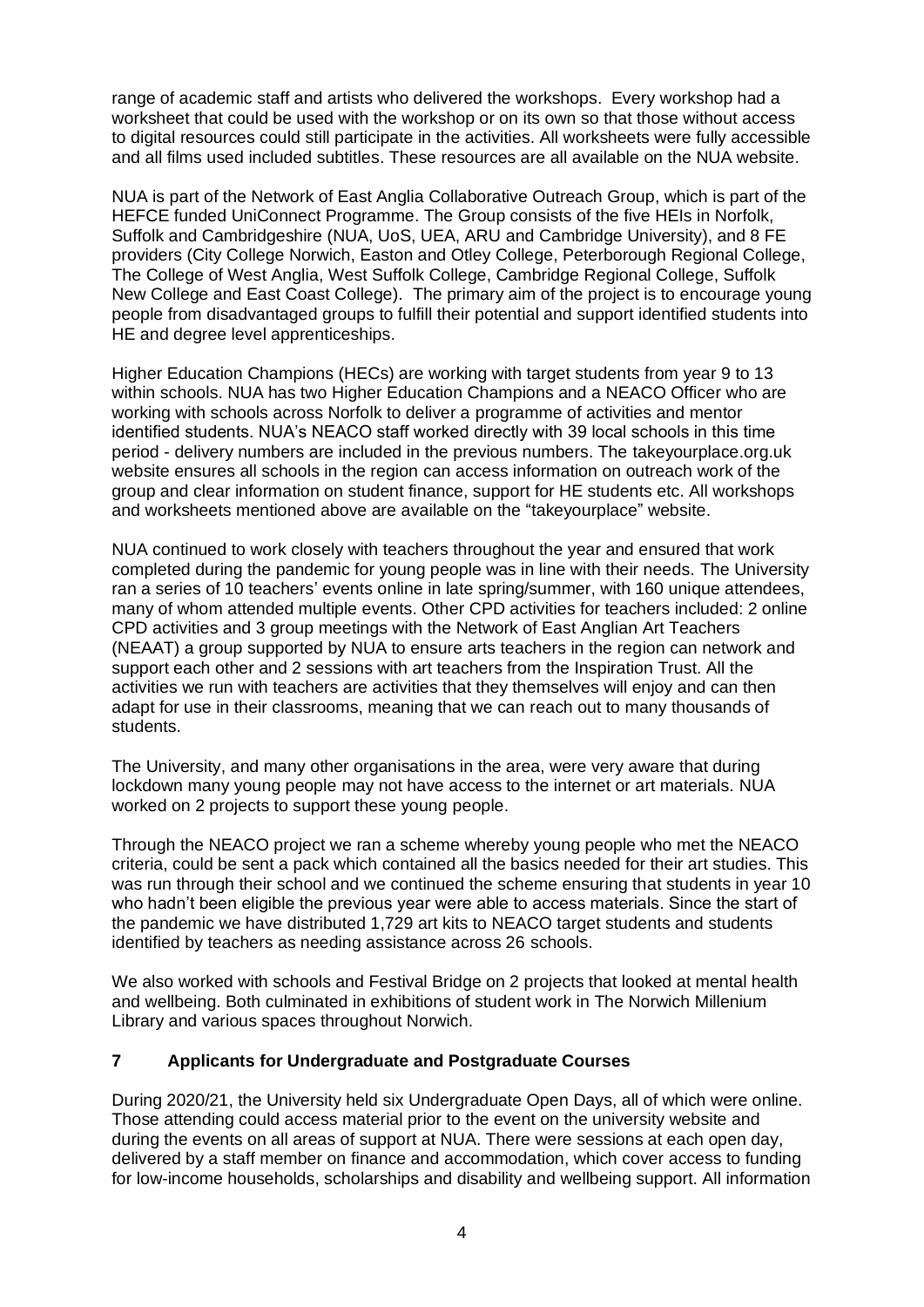was then sent to those who attended the Open Day including recordings of talks. 1098 enquirers attended the online events.

Digital feedback forms are completed by attendees, which give them the opportunity to identify any needs they may have and inform the University where improvements can be made in order to enhance the visitor experience. 105 feedback forms were completed and returned. There were no specific comments raised around equality, diversity and inclusion through the feedback provided.

Campus tours for applicants include viewing our facilities. In total 436 people booked to attend these tours. Unfortunately, due to Covid 19 we were unable to run any tours of our accommodation although all information is on the website and students' created vlogs on each accommodation alongside the professional films we have.

As we were unable to hold large on campus events for applicants due to the pandemic, we held a series of online applicant's events:

- 3 general events 653 applicants booked. An opportunity to ask any further questions around finance and accommodation, plus any other information relating to student experience and student support and portfolios.
- subject specific sessions with academic staff 532 applicants booked. Applicants could take part in an online workshop and ask specific questions.
- online events where applicants could speak to student ambassadors studying the courses they had applied to with further questions - 145 applicants booked to talk to ambassadors.

Emails went to all students who had firmly accepted a place, had nominated NUA as their insurance choice or were still undecided between January and August with information about student support, accommodation, financial support and bursaries, and what was happening due to Covid-19.

During 2020/21, the University held five Postgraduate Open Days, 2 were online and 3 were on campus.

101 people attended during which time they had a talk on student support and finance and were able to ask questions. We also offered tours which 6 people booked - this number was low as many attended Open Days on campus.

We are part of the East LAC group and work with other universities in the region to support Looked After Children.

#### **8 Engagement with the Student Population**

NUA requires students to attend all timetabled taught sessions. Teaching delivery is implemented in the following ways:

- **On-campus taught sessions**  consisting primarily of group teaching sessions, technical and academic workshops and project activities.
- **On-campus booked time**  the ability for students to book time on campus to access a workshop, computer or studio space.
- **Live, streamed digital sessions**  lectures, including visiting lecturer sessions, group teaching, seminars or tutorials that do not require a student to be present on campus.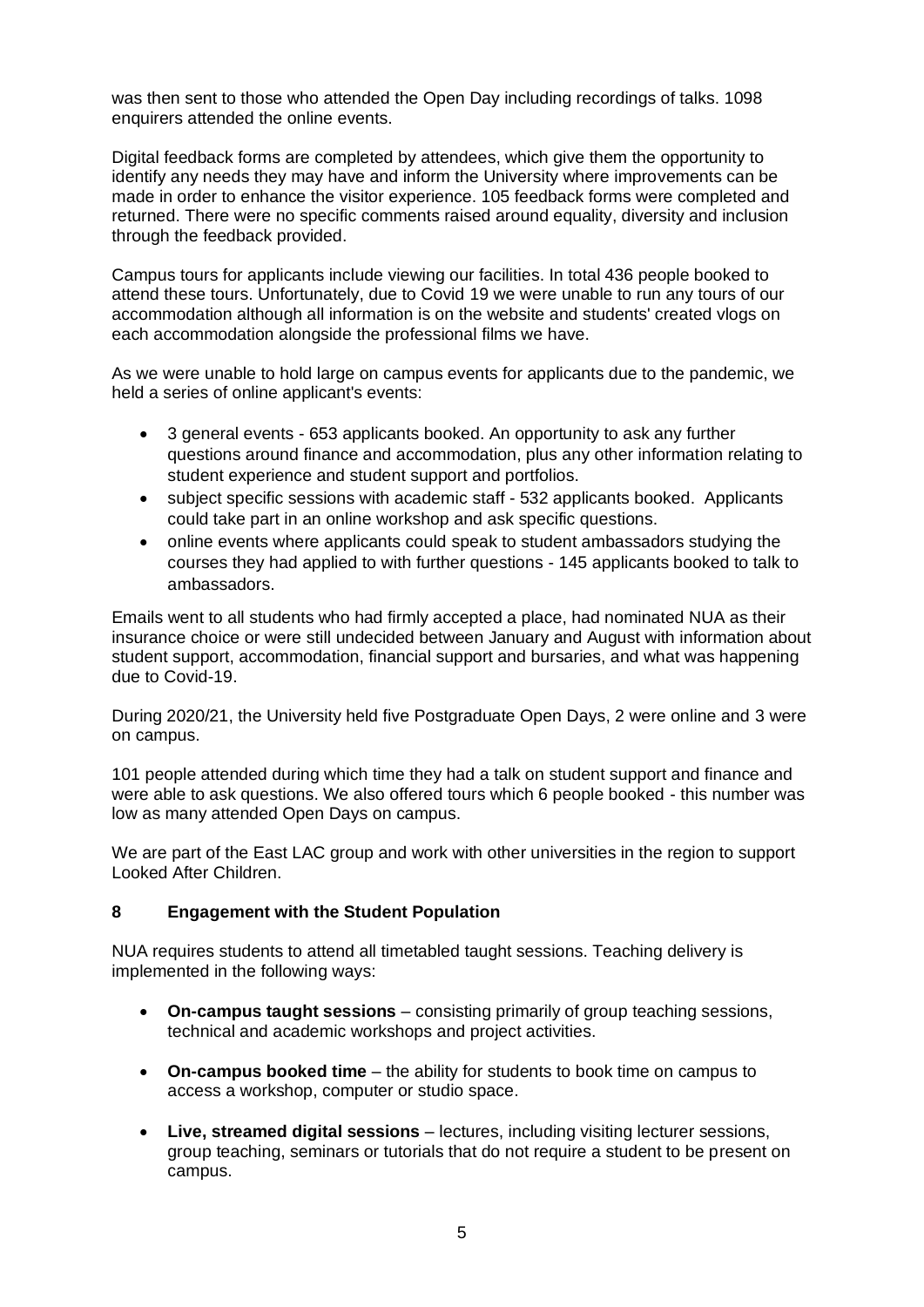• **Asynchronous, or pre-recorded (on-demand**) - materials in place to support the on campus and live digital teaching.

The University communicated regularly with students – new and returning – over the summer to explain plans delivery for the upcoming year to all students. Although the switch to 'hybrid' learning took place originally in response to COVID 19, we have seen a significant increase in attendance and engagement in some material by students in the online space and so will continue to deliver in a hybrid model of online synchronous and asynchronous sessions combined with on-campus, hands-on teaching and learning.

The working group Recruitment, Application, Admission & Marketing Process (RAAMP) are planning the recruitment and selection processes for 2022 intake to ensure fair admissions and equal access.

Student feedback and opinion continues to be elicited through a range of formal and informal mechanisms and means student views are taken quantitatively through documentary evidence compiled from responses to questionnaires (mainly the National Student Survey and Internal Student Survey) and Student Representatives Group, for example. The Student Representatives Group continued successfully with good online attendance and representations throughout the spring and summer terms. Last year an additional 'Student Open House' was run by the Academic Management Team which met with all students every two weeks through the spring and summer terms to identify and address any immediate issues during the difficult period around the lockdown and return to campus.

The NUA Students' Union President meets regularly with key university staff, giving the students a voice at the highest level of decision making in the organisation. Student Focus Groups commence in October of each academic year and students are invited to give their views on a range of issues relation to teaching and learning, course organisation and management, resources and the student voice. The outcomes of these also play a key part of the Senior Management Team dialogue with the student body at course level and with the Student Union.

Local suggestion boxes and online suggestions are also routinely elicited. Student feedback and opinion is received and responded to more formally through the Student Representatives Group, student representation at Deans Forum, Faculty Boards and other key committees, such as Learning, Teaching and Quality Committee and at University Academic Board and Council. Student views are also collected on a day-to-day basis through the close dialogue which takes place between students and staff in relation to students' academic and pastoral development and progress and their use of the University's resources and support services.

Focus Group questions are agreed between Quality Management and Enhancement (QME), the Pro Vice Chancellor (Academic) and Students' Union President, informed by student feedback data and comments received via the National Student Survey (NSS) and other fora. The University listens and responds to student feedback, feeding this into its programme of ongoing enhancements to provision.

Students have a number of opportunities to be involved in University Life, including schemes or paid work activities such as:

- PALS the Peer Assisted Learning Mentor Scheme which was substantially overhauled in summer 2020 with additional training in GDPR, Prevent, Ethics and Emergency training
- Deans Forums
- Student Ambassadors
- Gallery Internship scheme
- **Student Interview Assistants**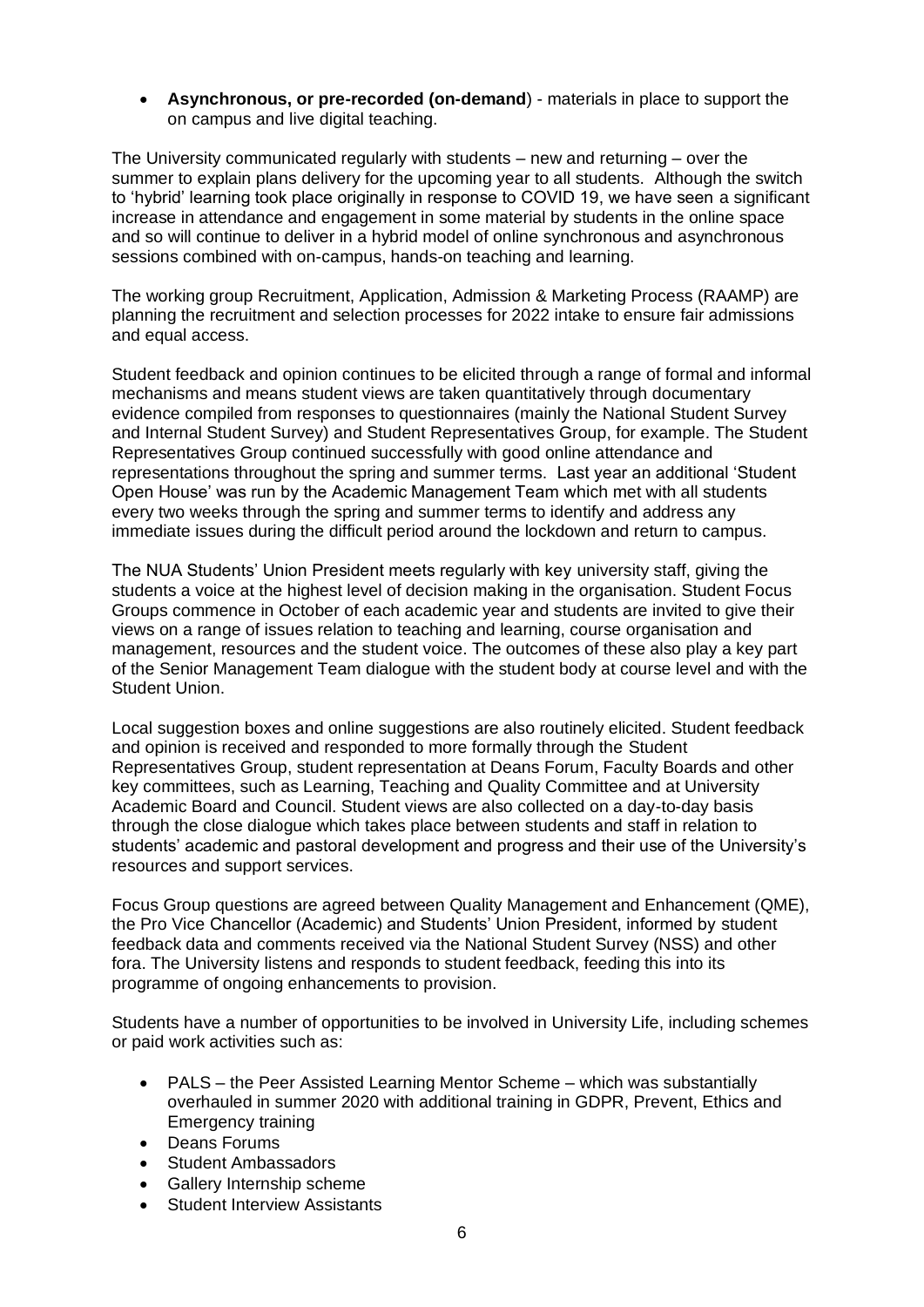- Graduate Academic Assistants
- Panel members on staff appointments panels
- Panel members and participants in course Periodic Reviews and Approval events
- Focus Groups

The NUA Student Agreement starts with a description of the principles which underpin the partnership between the University and the Students' Union. This is followed by nine sections, each one reflecting a key theme including one theme on "Equality and Ethics". The Agreement aims to provide clear guidance to students on the standards of service and delivery which they can expect from the University, and for staff, on the standards of engagement which can be expected from students.

NUA and its Students' Union share a common commitment to ensuring equality, diversity and inclusion and the fair, equitable and respectful treatment of all staff and students.

#### **9 Students' Union at NUA**

Throughout both 2021 and 2022 NUASU has publicised Awareness Days and Liberation themes, from Black History Month, Pride, LGBTQ+ History Month, to Bisexual / Pansexual (etc). Examples of inclusive events have been our International AIDS Day workshop – where students donated money to the charity and came to create badges and models to raise awareness to the AIDS pandemic.

In our Freshers 2021 Programme we included events such as an Ally Picnic which was open free of charge to all students so they could socialise and feel part of an inclusive community – this is something the SU will be carrying out with regular events throughout the year.

At NUASU we uphold Diversity, Equality and Inclusion within our Union through annual Student Representative, Liberation Officer and Society Officer training. We ensure all students working with us always have access to fair and equal opportunities. Our new Vice President position also has a remit that focusses on Wellbeing and Inclusion – ensuring that we are being as welcoming and inclusive to all students as possible.

We have also worked with our Liberation Officers and the University to put sanitary equipment into a 'male' toilet on Campus, which has a sanitary bin. The Students' Union President is also working with our LGBTQ+ Liberation Officer to ensure we are putting our 'Menstruation Stations' in all gendered toilets around campus – ensuring nonbinary and trans students have menstruation products and it is normalised amongst our community.

The past year, our BAME society has been running their creatives of colour series – giving all students the opportunity to feel represented and seen within their creative careers and practices. For the month of October, the SU supported Black History Month with three unique events and the promotion of Norfolk Black History Month happening across the county. Our celebration of black history and talent will continue for the rest of the year via the work of our liberation officers and embedding inclusive practices into our cyclical events.

The Students' Union offered its full support of the student-led Girls Night In boycott that took place on 4<sup>th</sup> November 2021. The SU worked with NUA students to host an alternative activity for the night in the form of a movie night in the Duke Street Lecture Theatre. However, the SU recognised the limitations of a temporary boycott and have been in contact with various owners of night-time venues across the city. We lobbied each venue to do more in support of those affected by drink spiking and target the perpetrators who commit the criminal act – as highlighted in our joint anti-spiking campaign with NUA.

The Students' Union President is working with Liberation Officers to enhance our website and include a Liberation Hub and Peer Support groups which can bring students together who identify as being Mature, LGBTQ+, BAME, International, Women and Disabled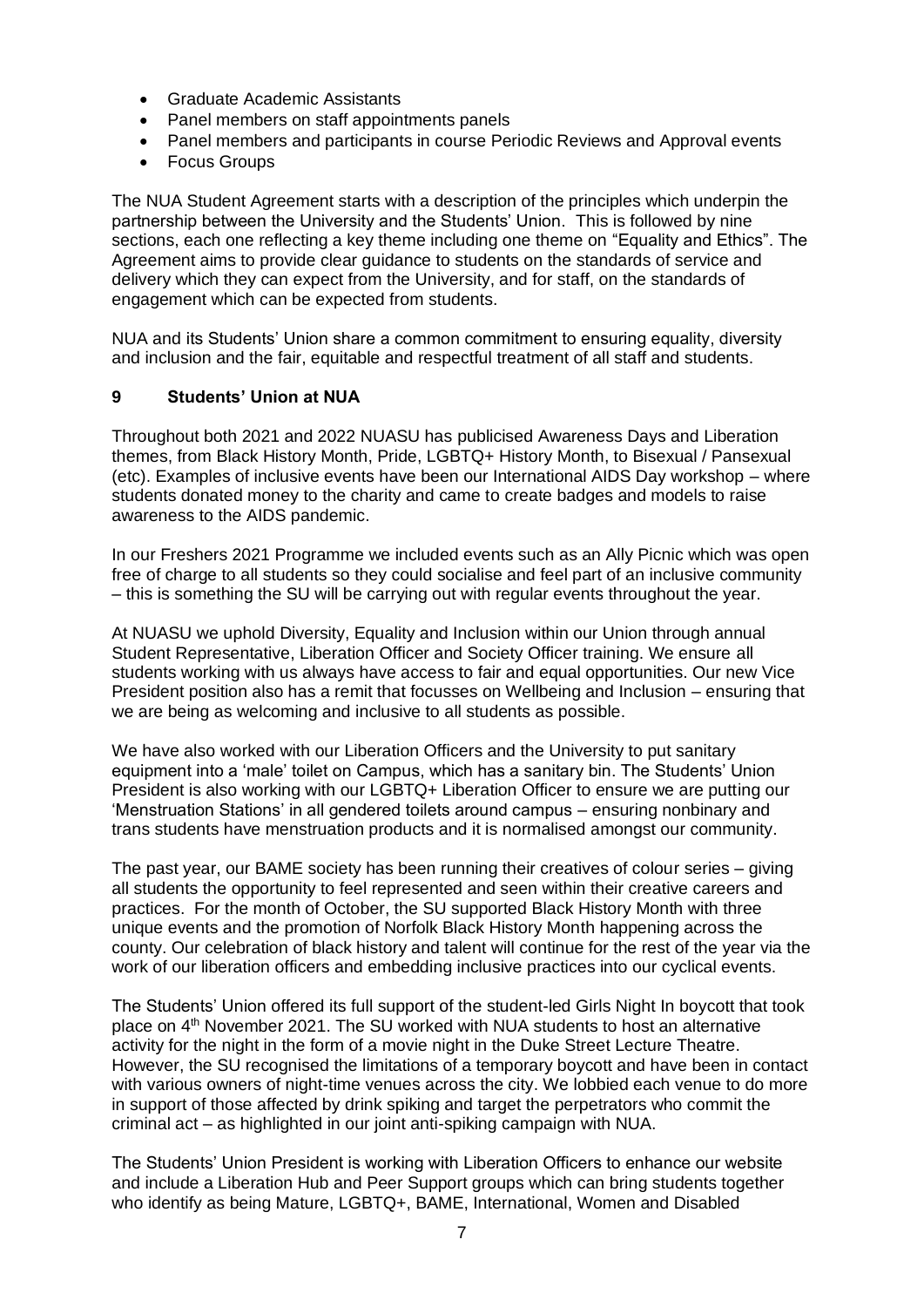Students, and have a safe space to make connections and feel part of the community at NUA. Our Liberation Officer cohort for 2021-22 have been elected and work has begun with the SU to ensure our representation of student voice is being as inclusive as possible.

#### **10 International Students**

The Coronavirus pandemic continued to have specific implications for international students. The International Office worked closely with Student Support and Registry to identify risk factors, and to help and guide current international students and international applicants through the effects of the pandemic. Specific needs around flight availability, visa centre closures, English language testing centre closures, local exam cancellations, the imposition of travel restrictions by the UK and foreign governments and the UK government's requirement for self-isolation were considered in all planning and communications. The action group met regularly to share information and draw up communications; seeking policy decisions from SMT and flagging potential problems where necessary.

The International Office secured a later arrival date for international students to allow for local travel restrictions, flight availability and time to self-isolate as required.

The International Arrivals Lounge programme was delivered through a series of face to face and online events. The programme's aim is to prepare new international students for their start, to inform them of important changes, and to bring them together with each other, current students and academic staff through social events. Specific sessions were organised with Student Support, Accommodation, the International Society and the SU, and sessions were delivered on working in the UK, healthcare, banking and visas. The International Office received very positive feedback and we intend to continue with more online events alongside face to face events in future.

Online delivery of events for all applicants and students has been useful for overseas students. It has enabled them to attend Open Days, Applicant Days, Tasters and workshops. There have also been teachers' workshop events online which international teachers attending for the first time. The implementation of UniBuddy to the University website has allowed international prospective students to have direct contact with current student ambassadors online. A number of current international students have been appointed as UniBuddy student ambassadors. This will continue over the next year.

International applicants continued to submit their portfolios electronically and undergraduate students were not interviewed (except for Acting auditions). PG students were interviewed on Teams. All international students are eligible to receive up to four hours of English language support each week during term time, free of charge.

The International Office continues to create specific marketing content for international audiences, including international student vlogs, blogs and news stories. Content is shared via CRM emails, the website and the @nuainternational Instagram account which is managed by the International Office. Conversion activity this year included videos with the International Student Society and individual international students for each course.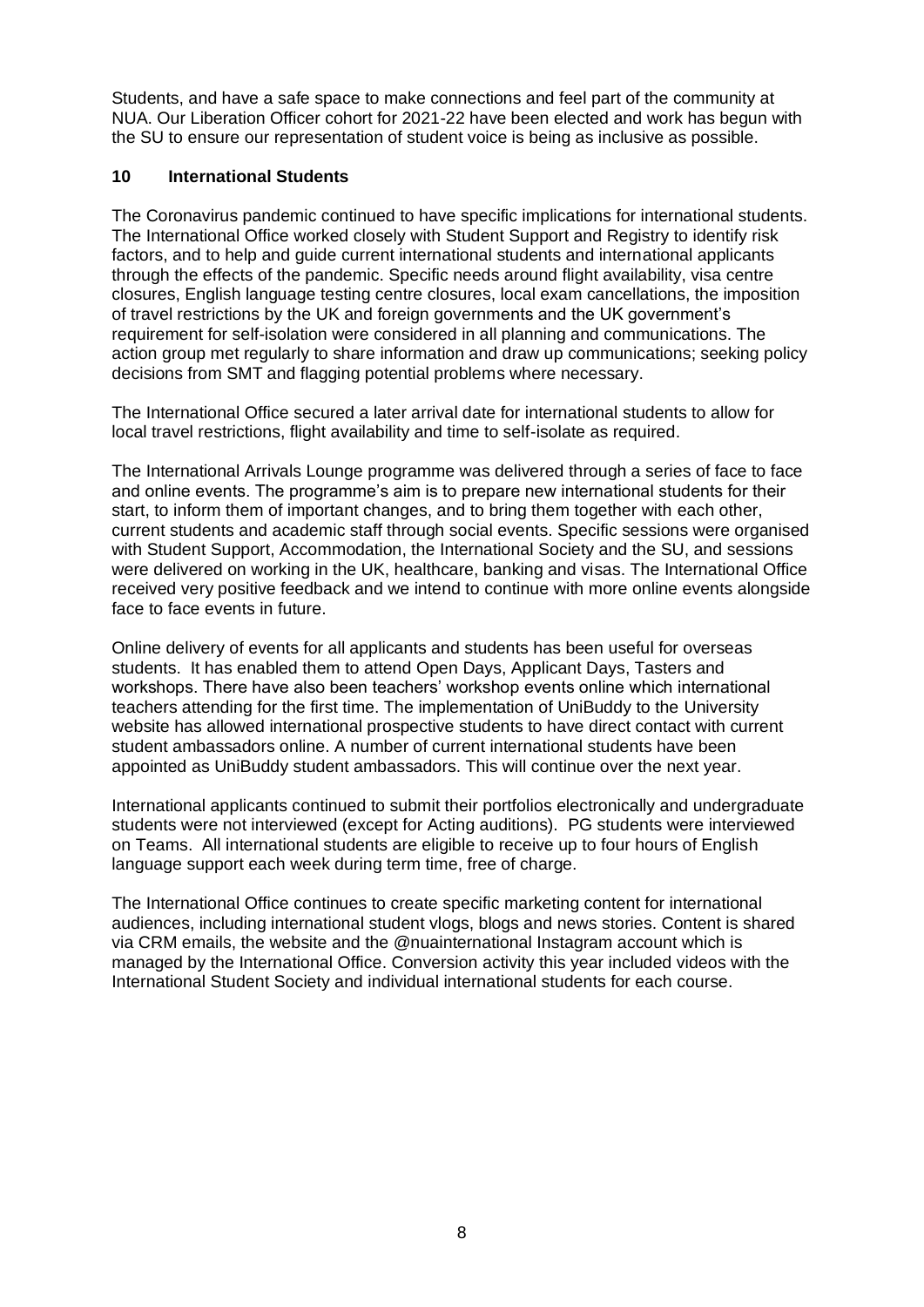#### **11 Staff Profile Statistics**

Staff profile data is collated by the Human Resources Department and recorded on the HR database. Where possible trends at NUA have been compared with national data published for the sector.

Diversity data is reported to the University Council on an annual basis covering the range of protected characteristics.

Profile information has been compiled for staff employed as at 31 March 2021 and this is provided below. For some of the protected characteristics, the availability of comparative data is limited.

In order to preserve anonymity a number of the profiles are reported at a University level where figures in some categories are numerically low, potentially making it easier to identify individuals within NUA.

For the age and gender profiles, staff data is based on salaried staff and for other protected characteristics the data includes Part time Hourly Lecturers. Atypical staff are not included in the profiles as they are a transient population.

HESA benchmark data has been included for a number of the diversity profiles. The information is based on all Higher Education Institutions (source HESA data 2019-20). HESA data records teaching and research staff with contracts of 0.25 FTE and above. NUA data includes all salaried staff, unless otherwise indicated.

|                                     | 2018-19            |            | 2019-20            |            | 2020-21             |            |
|-------------------------------------|--------------------|------------|--------------------|------------|---------------------|------------|
|                                     | as at 31 July 2019 |            | as at 31 July 2020 |            | as at 31 March 2021 |            |
|                                     | No. of Staff       | % of total | No. of Staff       | % of total | No. of Staff        | % of total |
| Academic staff:                     |                    |            |                    |            |                     |            |
| Below 30 years                      |                    | $1\%$      | $\mathfrak{p}$     | 3%         |                     | 1%         |
| 30-39 years                         | 24                 | 33%        | 20                 | 28%        | 20                  | 27%        |
| 40-49 years                         | 20                 | 28%        | 23                 | 32%        | 25                  | 34%        |
| 50-59 years                         | 23                 | 32%        | 21                 | 29%        | 22                  | 30%        |
| 60 years and over                   | 4                  | 6%         | 6                  | 8%         | 5                   | 7%         |
| <b>Total Academic staff</b>         | 72                 | 100%       | 72                 | 100%       | 73                  | 100%       |
| <b>Professional services staff:</b> |                    |            |                    |            |                     |            |
| Below 30 years                      | 39                 | 19%        | 31                 | 14%        | 39                  | 17%        |
| 30-39 years                         | 65                 | 31%        | 72                 | 34%        | 66                  | 29%        |
| 40-49 years                         | 48                 | 23%        | 50                 | 23%        | 52                  | 23%        |
| 50-59 years                         | 44                 | 21%        | 46                 | 21%        | 51                  | 23%        |
| 60 years and over                   | 13                 | 6%         | 15                 | 7%         | 16                  | 7%         |
| <b>Total Professional services</b>  |                    |            |                    |            |                     |            |
| staff                               | 209                | 100%       | 214                | 100%       | 224                 | 100%       |
| <b>Total salaried staff</b>         | 281                | 100%       | 286                | 100%       | 297                 | 100%       |

#### **11.1 Age profiles (salaried staff)**

At NUA the average age for academic staff in 2020/21 is 46 years which is unchanged from 2019/20. The data shows the largest proportion of academic staff at NUA are in the age bracket 40-49 with 34%, which is similar to 2019-20 at 32% for this age range. This compares to the HESA benchmark (2019/20) of 25% in the age group 40-49.

At NUA 1% of academic staff are under the age of 30 (a reduction from 3% in 2019/20) compared with 13.6% in the benchmark group.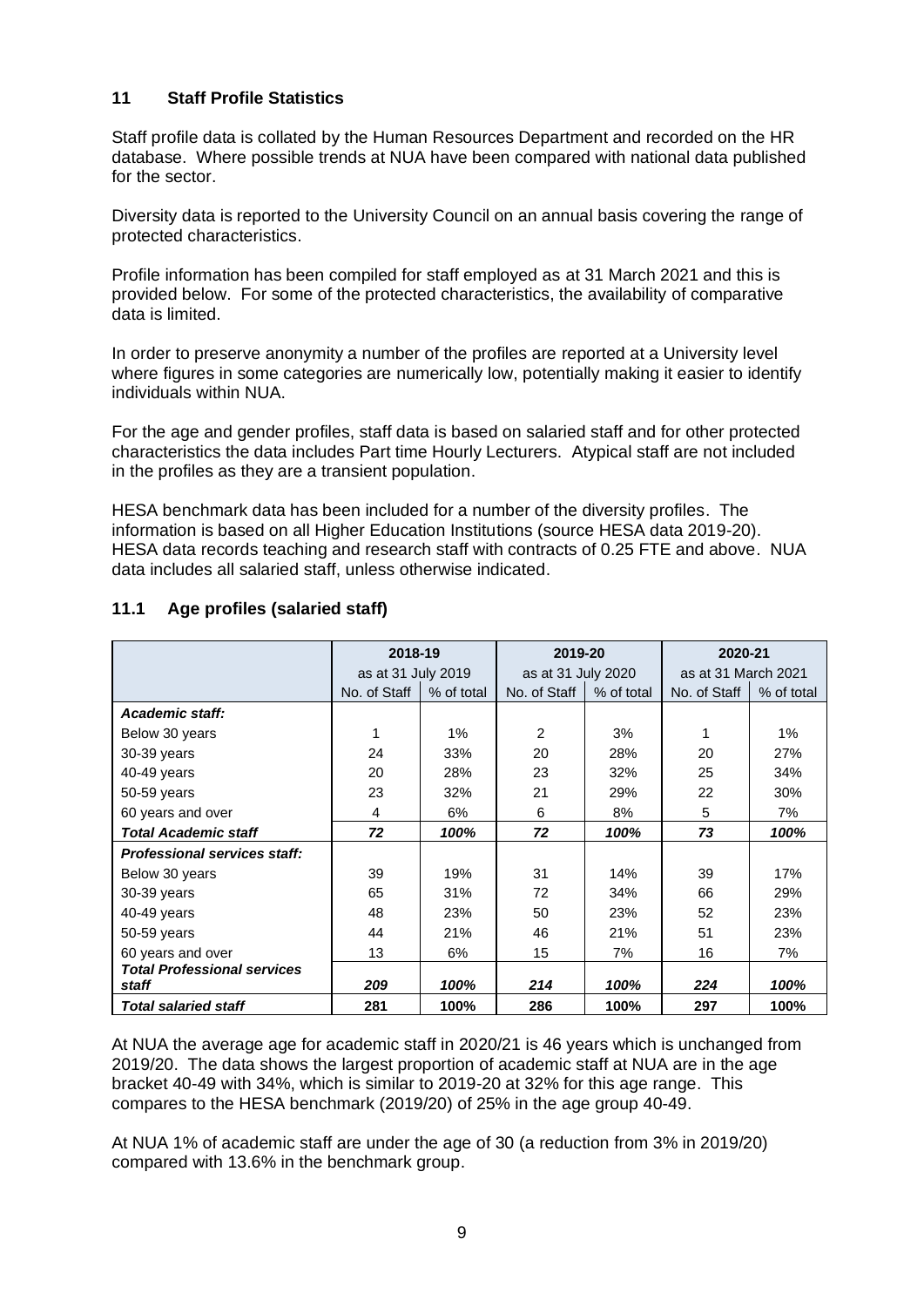Academic staff in the benchmark from younger age groups were more concentrated in research only roles with 52.9% of staff aged 26-30 in these roles 28.5% in this age range. Research only roles made up 23.4% of academic staff in the benchmark group below 30 years.



The largest proportion (29%) of professional services staff are in the age range 30-39 (which has decreased from 34% in the previous year). The average age at NUA for professional services staff has remained at 42 years. Benchmark figures for the sector are no longer available as data on this group of staff in HEI's are not returned to HESA.

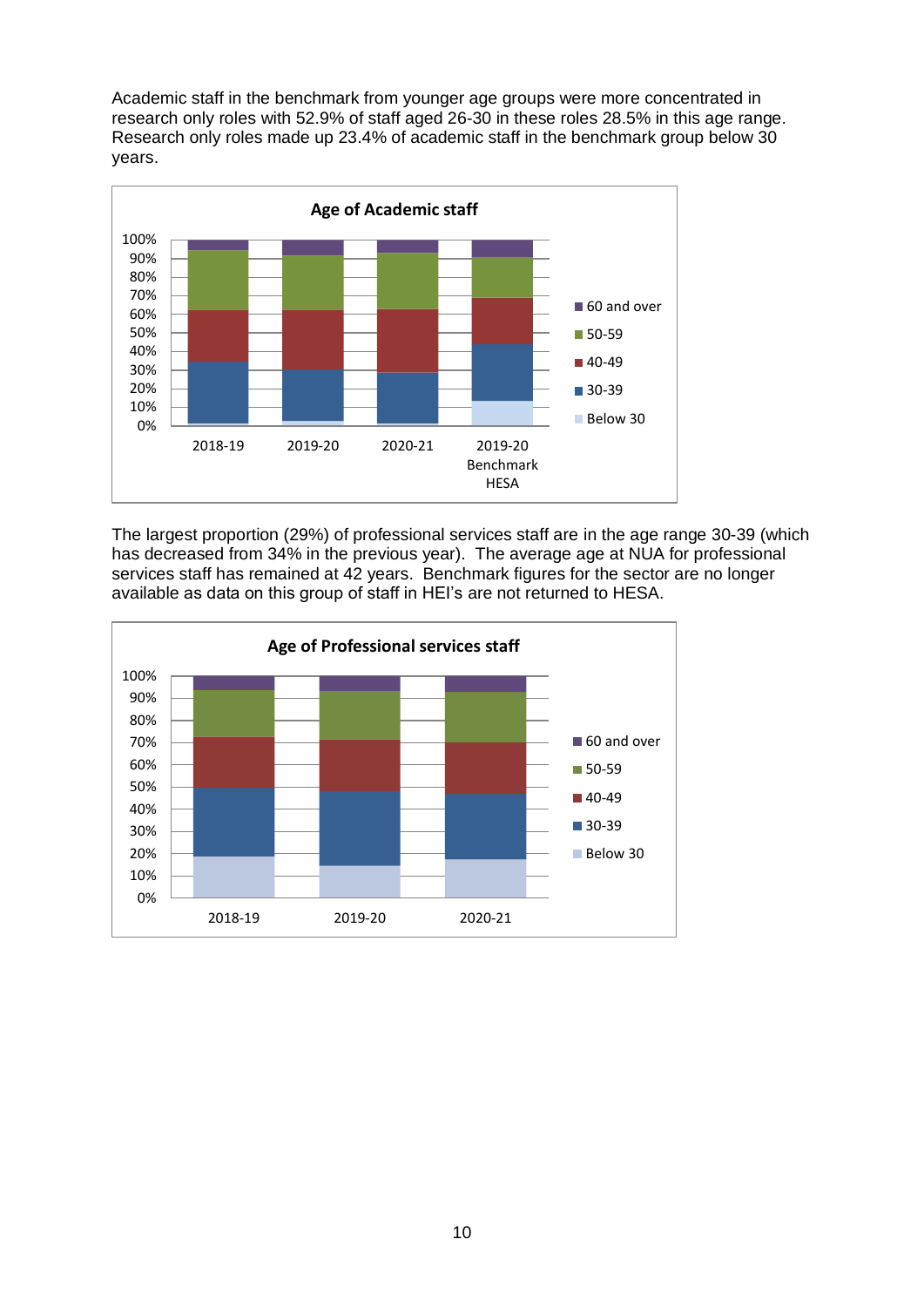## **11.2 Gender profiles (salaried staff)**

|                                          | 2018-19<br>2019-20 |                    |        | 2020-21            |        |                     |
|------------------------------------------|--------------------|--------------------|--------|--------------------|--------|---------------------|
|                                          |                    | as at 31 July 2019 |        | as at 31 July 2020 |        | as at 31 March 2021 |
|                                          | No. of             |                    | No. of |                    | No. of |                     |
|                                          | Staff              | % total            | Staff  | % total            | Staff  | % total             |
| <b>Academic Staff:</b>                   |                    |                    |        |                    |        |                     |
| Male                                     | 41                 | 57%                | 40     | 56%                | 40     | 55%                 |
| Female                                   | 31                 | 43%                | 32     | 44%                | 33     | 45%                 |
| <b>Total Academic staff</b>              | 72                 | 100%               | 72     | 100%               | 73     | 100%                |
| <b>Professional services staff:</b>      |                    |                    |        |                    |        |                     |
| Male                                     | 93                 | 44%                | 97     | 45%                | 93     | 42%                 |
| Female                                   | 116                | 56%                | 117    | 55%                | 131    | 58%                 |
| <b>Total Professional services staff</b> | 209                | 100%               | 214    | 100%               | 224    | 100%                |
| All staff:                               |                    |                    |        |                    |        |                     |
| Male                                     | 134                | 48%                | 137    | 48%                | 133    | 45%                 |
| Female                                   | 147                | 52%                | 149    | 52%                | 164    | 55%                 |
| <b>Total salaried staff</b>              | 281                | 100%               | 286    | 100%               | 297    | 100%                |

The breakdown of females to males changed by 3%, having remained unchanged in the previous two years. Females increased from 52% in 2019/20 of the staff population to 55% (2020/21).

In 2020/21 there was a small change in the percentage of male and female academic staff with males decreasing to 55% (2020/21) from 56% (2019/20) and females increasing to 45% (2020/21) from 44% (2019/20). For the HE sector overall, female academic staff made up 46.7% of the academic staff population reported in the HESA data for 2019/20.

For professional services staff the overall proportion of female staff was 58% at NUA (55% in 2020/21). Comparison data for the sector is no longer available since 2018/19. For the majority of occupational groups, within professional services, there is a higher proportion of women than men at NUA

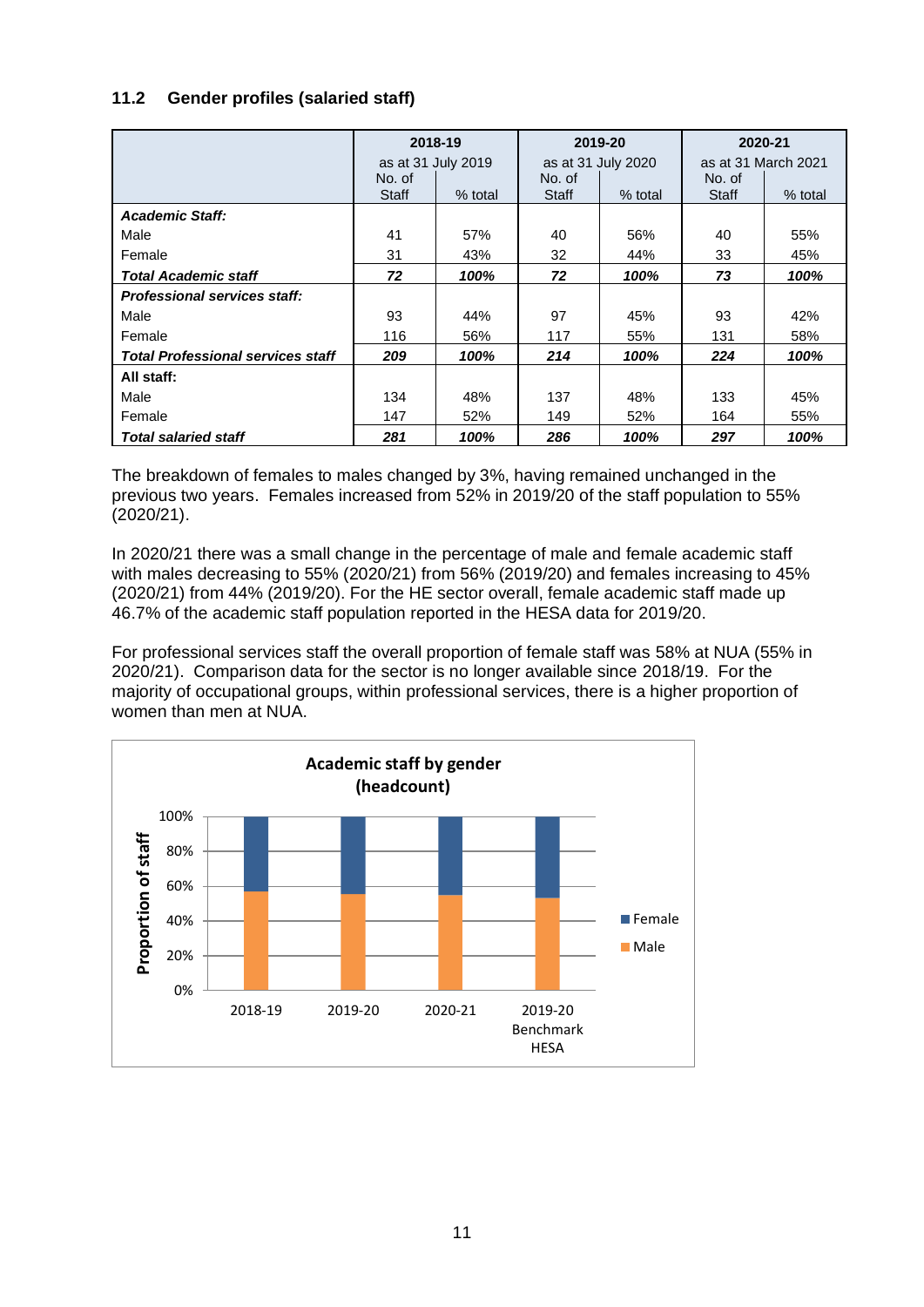

## **11.3 Ethnicity profiles (salaried staff and part time hourly lecturers)**

|                                    | 2018-19<br>as at 31 July | 2019-20<br>as at 31 July | 2020-21<br>as at 31 March |
|------------------------------------|--------------------------|--------------------------|---------------------------|
| All staff                          | 2019                     | 2020                     | 2021                      |
|                                    |                          |                          |                           |
| White (includes non-British White) | 95.8%                    | 95.7%                    | 95.3%                     |
| Asian/Asian British                | $1.4\%$                  | 1.2%                     | 0.5%                      |
| <b>Black/Black British</b>         | 0.5%                     | 0.8%                     | 1.1%                      |
| Mixed and Other Ethnic backgrounds | 1.4%                     | 1.5%                     | 2.4%                      |
| Not known/Not given                | 0.9%                     | 0.8%                     | 0.8%                      |
|                                    | 100%                     | 100%                     | 100%                      |



\*HESA benchmark is academic staff only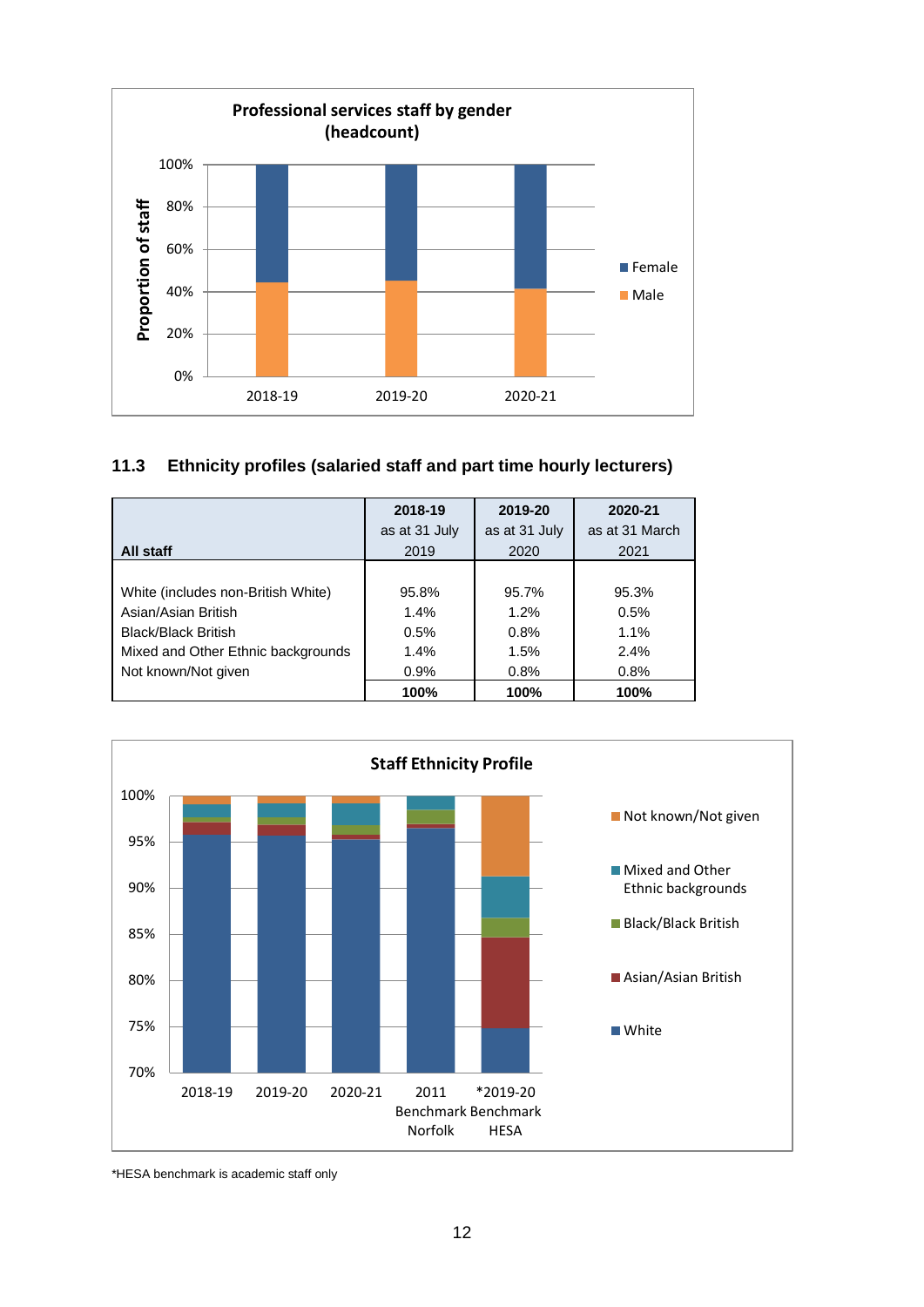| Ethnic Profile - Regional Comparison NORFOLK population age 16-65 years |            |            |  |
|-------------------------------------------------------------------------|------------|------------|--|
|                                                                         | <b>NUA</b> | Norfolk ** |  |
| White (including non-British White)                                     | 95.3%      | 96.5%      |  |
| Asian                                                                   | 0.5%       | 1.5%       |  |
| <b>Black</b>                                                            | $1.1\%$    | 0.5%       |  |
| Other Ethnic background, inc mixed                                      | 2.4%       | 1.5%       |  |
| Information not provided/ Unknown                                       | 0.8%       | $0.0\%$    |  |
|                                                                         | 100%       | 100%       |  |

\*\*Source: Census 2011 Office for National Statistics

The ethnic profile for Norfolk (Census 2011) shows that 3.5% of the working population categorised themselves as being from a Black, Asian or other minority ethnic community. This figure is 4% for NUA employees (an increase of 0.5% on the previous reporting period).

8.4% of staff appointed in 2020/21 are from an ethnic minority community, an increase of 1% on the previous 12-month period.

At NUA, 99.2% of staff chose to report their ethnicity status. This compares with a disclosure rate in the sector of 91.3% (2019/20).

In the sector, the proportions of Black, Asian and minority ethnic staff vary greatly between subject areas with BAME staff comprising relatively higher proportions of academics working in SET compared to non-SET subjects. Overall

Within the sector, higher education providers with the highest percentage of BAME staff are located in the London region. There is also a difference within the academic staff group of the percentage of BAME staff by subject area taught. [For Art/Design the percentage of BAME staff is 7.7% (source AdvancedHE Equality + Higher Education - Staff Statistical Report 2021)].

## **11.4 Disability profile (salaried staff and part time hourly lecturers)**

|                                   | 2018-19         | 2019-20         | 2020-21          |
|-----------------------------------|-----------------|-----------------|------------------|
| All staff                         | at 31 July 2019 | at 31 July 2020 | at 31 March 2021 |
| Not known to be disabled          | 83.7%           | 83.8%           | 85.6%            |
| Declared disabled                 | 15.5%           | 15.4%           | 13.6%            |
| Information not provided/ Unknown | 0.8%            | 0.8%            | $0.8\%$          |

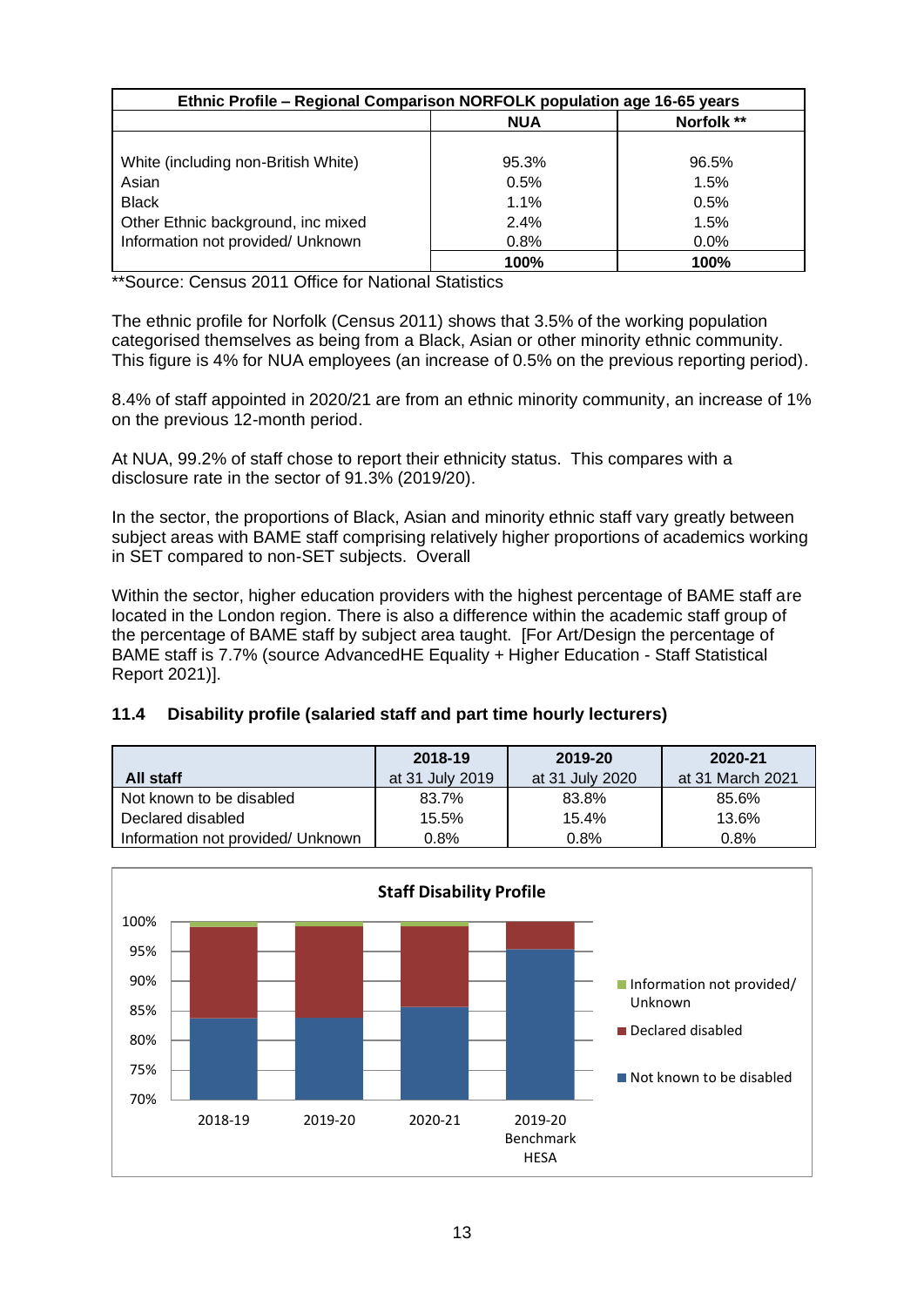At NUA 99.2% of staff declared their disability status, with 13.6% of staff identifying themselves as having one or more disabilities. This compares to 4.6% of total staff in the sector declaring a disability (figures in the sector combine not known to be disabled with unknown). NUA had the fifth highest percentage of staff in the sector declaring they have one or more disabilities in 2019/20.

Of the staff at NUA who declared they had one or more disabilities, 57.7% have a specific learning difficulty such as dyslexia, dyspraxia or AD(H)D. This figure compares to 21.6% in the sector in 2019/20. In specialist arts and design universities, the percentage of staff declaring a specific learning difficulty such as dyslexia, dyspraxia or AD(H)D, is similar to NUA.



## **11.5 Sexual orientation profile (salaried staff and part time hourly lecturers)**

At 85.5%, the level of disclosure of sexual orientation has improved by 1.5% on the previous year.

From 2012/13, the HESA staff data collection gave an opportunity for Higher Education Institutions to return data on the sexual orientation of staff.

In institutions that returned sexual orientation information to HESA (for academic staff), 48.1% provided information, 9.8% refused to provide information, and for 42.2% the data field was blank. (Source: AdvanceHE 2021)

Of the staff in the sector who provided data on sexual orientation (excluding not provided and information refused) 92.8% identified themselves as Heterosexual, 2.5% Gay men, 2.4% Bisexual,1.5% Gay women/lesbian and 0.8% Other (Source: AdvanceHE 2021). This compares to 93.5%, 2.1%, 3.1%, 1.2% and 0.3 respectively at NUA (excluding not provided and information refused).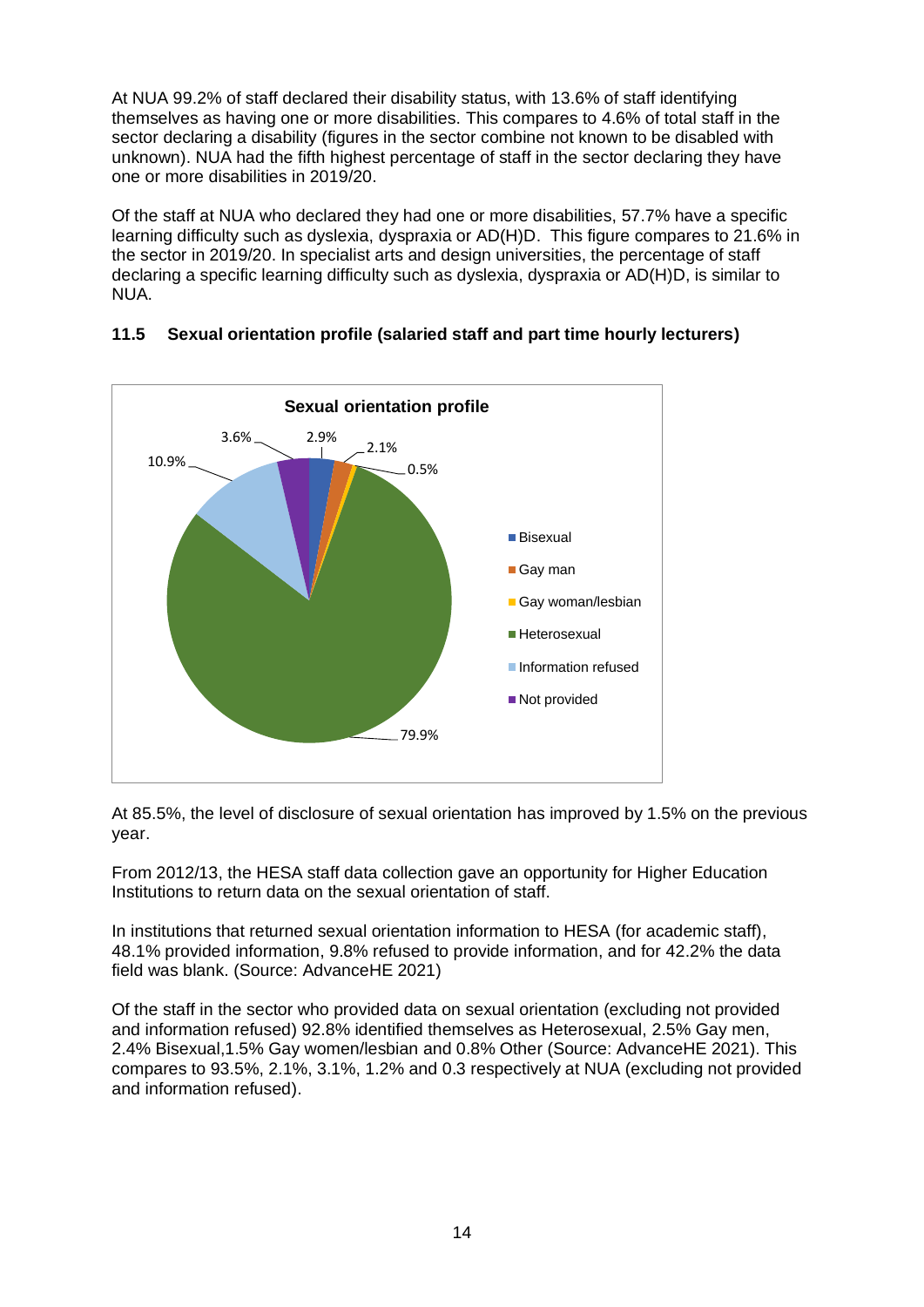

## **11.6 Religion or belief profile (salaried staff and part time hourly lecturers)**

90% of staff disclosed their religion or belief, 1% higher than in 2019/20.

The percentage of staff who classified themselves as having no religion or belief is 64%, an increase of 2% on the previous year, and Christian remains the largest religious belief group at 22%.

For the HESA 2019/20 return, 58.1% of Higher Education Providers (HEPs) returned staff data on religion or belief compared to 78% in 2018/19. For these HEPs, the data was blank for 29.4% and 12.0% refused to provide information, a total of 41.4% staff. Of the staff in the sector who disclosed their religion or belief (excluding blank and information refused), 50.8% had no religion or belief, (compared to 70% at NUA) and 37.0% stated they were Christian (compared to 26% at NUA).

# 91% 9% **Gender identity profile** Returned data Did not return data

## **11.7 Gender reassignment profile (salaried staff and part time hourly lecturers)**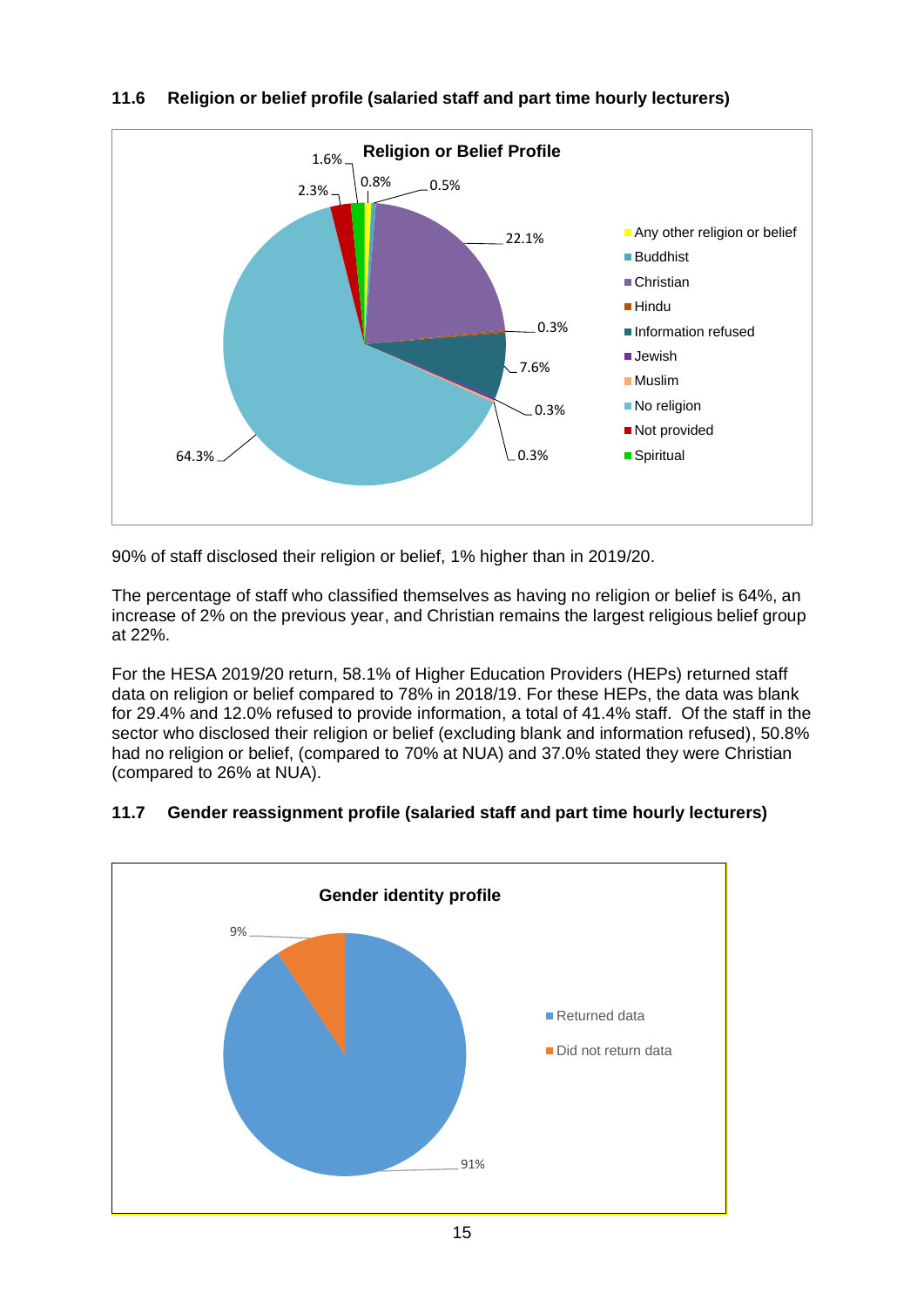Gender reassignment is the legal term used in the Equality Act to describe the protected characteristic of anyone who 'proposes to undergo, is undergoing or has undergone a process (or part of a process) for the purpose of reassigning the person's sex by changing physiological or other attributes of sex' (Equality Act 2010).

In previous years HESA reports have used the term gender identity. The term gender identity is different to gender reassignment and refers to a person's internal perception of their gender. The possible field options are yes, no, and information refused. The phrasing and options associated with this question refer to an individual's gender reassignment, not gender identity. This information is recorded on the basis of the staff member's own selfassessment.

The University has collected gender identity information (gender reassignment) since 2012. 9% of staff chose not to provide information on their gender reassignment, which is unchanged from the previous year.

Of the staff in HE institutions that returned gender reassignment information to HESA (for academic staff) in 2019/20, 53.8% provided information, 3.5% refused to provide information, and for 42.7% the data field was blank. Only 54.2% of the institutions that returned information to HESA in 2019/20 had a return rate of 70% or more for this characteristic. This represents an increase from the 2018/19 equivalent return rate of 46.2%. (Source: AdvanceHE 2021)

The proportion of institutions returning information on trans status to HESA in 2018/19 remained relatively lower, at 62.8%, a slight reduction from 63.4% in 2018/19.



## **11.8 Marital status profile**

For NUA staff, marital status is the information they provide for their current marital status. 6.5% of staff did not provide data on their marital status in the 2020/21, an increase of 0.5% on 2019/20. Comparative data for the HE sector is not available for marital status as this information is not required in the HESA staff collection.

The percentage of NUA staff declaring they are married is 43.8%, this compares to 50% in the Norfolk population (Census 2011 - which classifies an individual according their legal marital or registered same-sex civil partnership status as at the census day).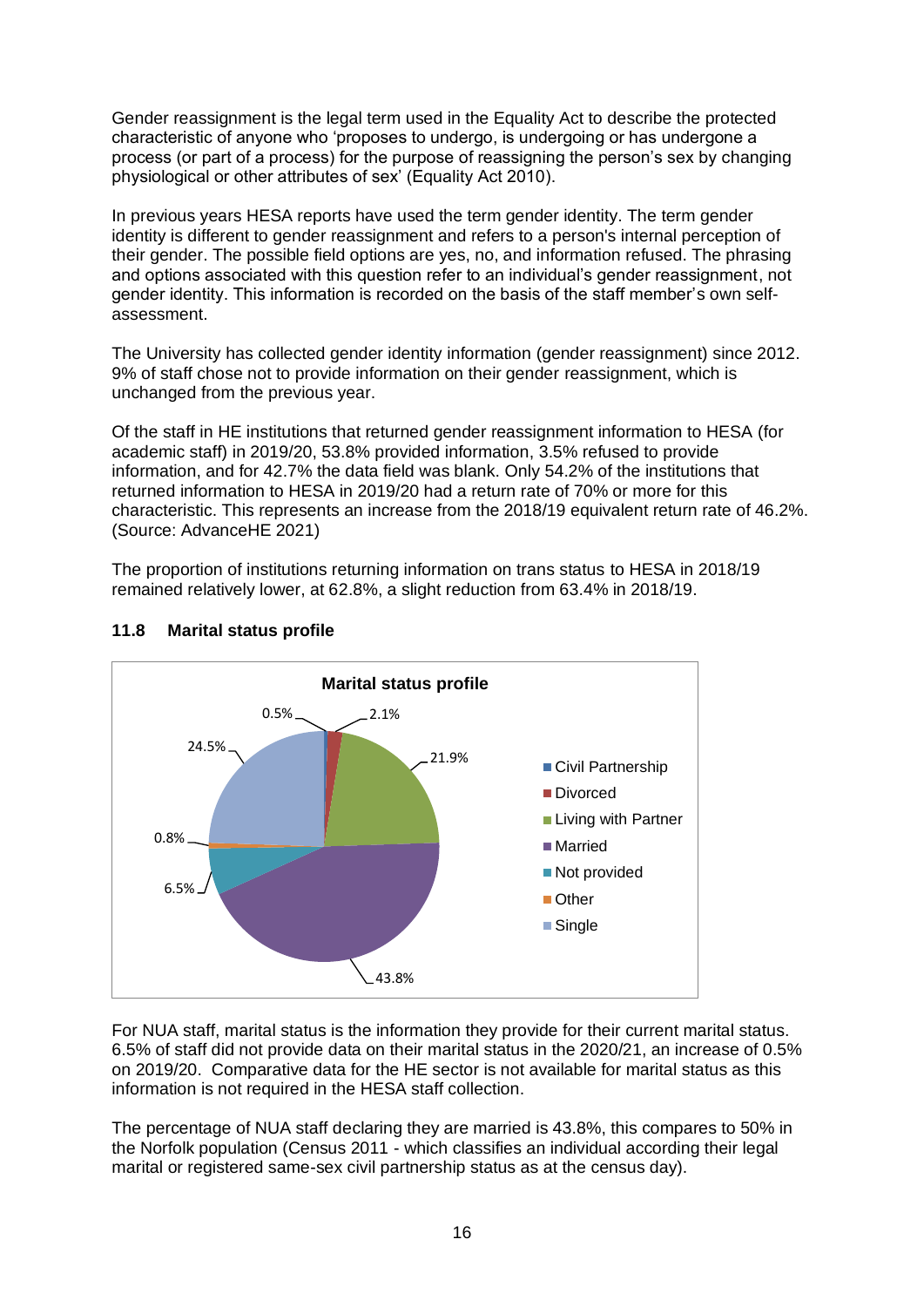The census uses the term 'single' to refer only to someone who has never been married or in a registered same-sex civil partnership, which were options on the census questionnaire. 29.5% of the Norfolk population declared themselves to be single compared to 24.5% of employees at NUA.

Staff declared they were in a civil partnership was 0.5% compared to 0.2% in the Norfolk and England census data.

## **11.9 Maternity, Paternity and Shared Parental Leave**

Fourteen staff took maternity leave in 2020/21 and 4 members of staff took paternity leave. One member of staff took Shared Parental leave and one employee took two separate periods of adoption leave.

Staff on maternity leave were given the opportunity to be kept informed of developments at the University and many staff took advantage of "keep in touch days" during this period.

The Maternity Connections scheme has been running for over two years, which is a voluntary, informal scheme for NUA female members of staff to directly contact and mentor other female colleagues with recent experience of pregnancy at work, maternity/adoption leave and life as working parents for support and advice.

## **11.10 Gender Pay Gap**

Gender Pay Gap legislation introduced in April 2017 requires all employers of 250 or more employees to publish their gender pay gap data by 30<sup>th</sup> March each year. The Gender Pay Gap Report 2021 reflects data for employees in place at a snapshot date of 31<sup>st</sup> March 2020.

The mean gender pay gap at NUA is 5.9% lower for women. The median gender pay gap is 8.8% lower for women.

The sector median institutional gender pay gap is 13% and the mean gender pay gap is 14.7%. The headline figures are based on 108 HEIs in England where reporting is statutory and excludes sector agencies.

The whole economy median gender pay gap is 10.5% and the mean gender pay gap is 13.6% (March 2019 comparison). The whole economy figures for 2019 are based on 50% of employers submitting data for the reporting year, compared to the previous year, and this may have impacted on the gender pay gap figures.



The Gender Pay Gap Report 2020 is published on the University and Government websites.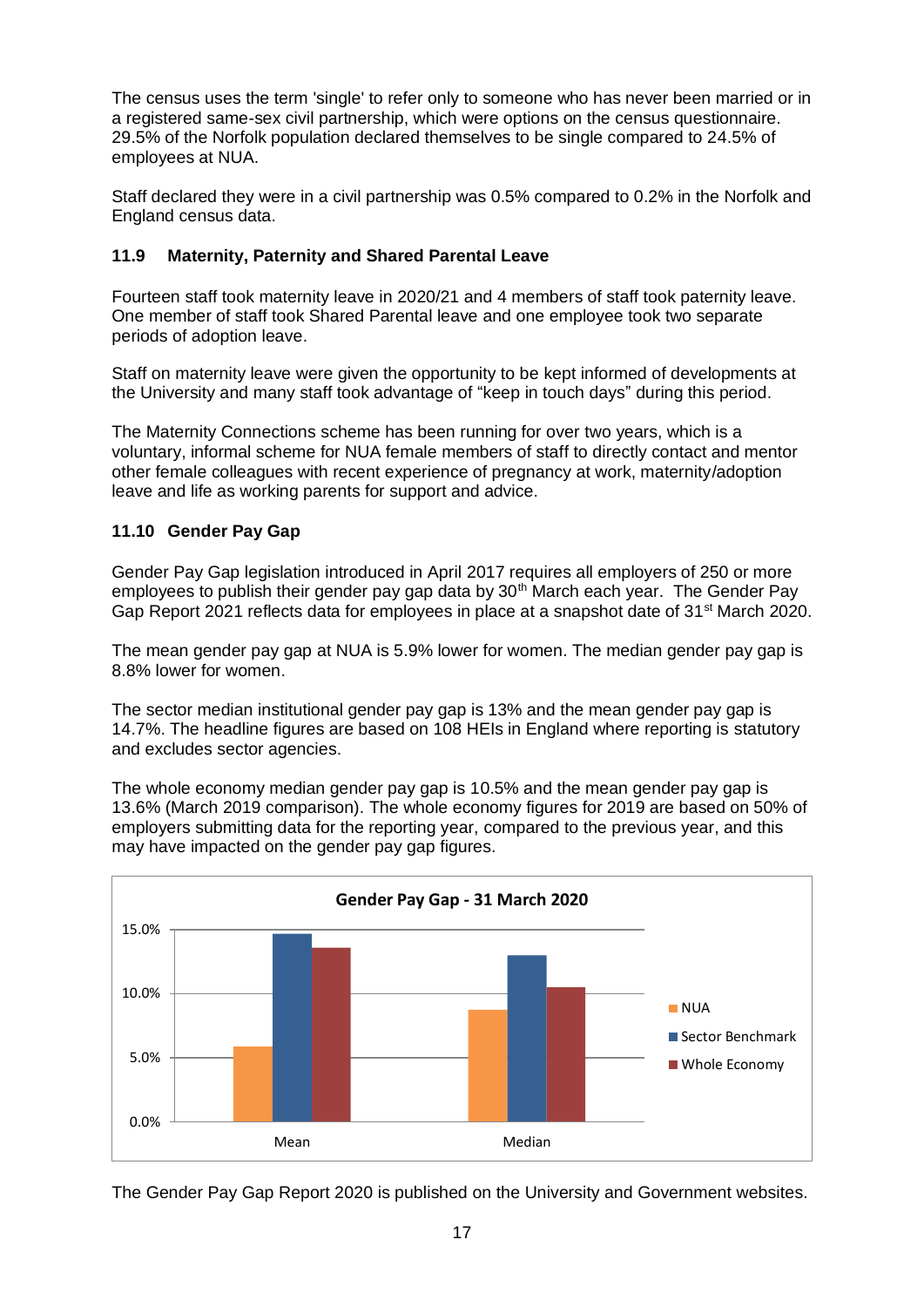## **12 Student Profile Statistics**

Student profile data is gathered from new and returning students as part of the enrolment process. The information collated is in line with the requirements of the student HESA return and since 2013/14 the collection was expanded to include further data on protected characteristics.

Comparative data for all UK-based Higher Education Institutions (HEIs) has been included where available. For all external sources 2019/20 is the latest comparative dataset available.

Applicants for undergraduate courses apply through the UCAS system. The University welcomes individuals from a wide range of backgrounds and previous educational or professional experiences, including those with nonstandard qualifications. Provision is made for those applicants who may not be ready to commence an undergraduate course of study but may be suitable for a four year degree course. For the 2021 admissions cycle, offers to undergraduate courses were made on the basis of the application and portfolio. Offers to postgraduate courses were made on the basis of an interview and portfolio

Unless otherwise stated the Student Profile data includes all 2020/21 taught students, across all academic years of study.



#### **12.1 Student Profile – Age on Entry (New Entrants only)**

| <b>Age on Entry</b> | Undergraduate | <b>Postgraduate Taught</b> | <b>Total Student</b><br><b>Population</b> |
|---------------------|---------------|----------------------------|-------------------------------------------|
| 18 or under         | 48.0%         | 0.0%                       | 44.6%                                     |
| 19-20               | 40.3%         | 0.0%                       | 37.4%                                     |
| $21 - 24$           | 8.3%          | 56.8%                      | 11.8%                                     |
| 25-34               | 1.9%          | 21.6%                      | 3.3%                                      |
| 35-49               | 0.8%          | 9.5%                       | 1.5%                                      |
| $50+$               | 0.7%          | 12.2%                      | 1.6%                                      |

*Table 1: 2020/21 New Entrants age on entry distribution*

There is a marginal increase in the percentage of undergraduate students aged 20 and under, up to 88.3% in 2020/21 from 86% in 2019/20.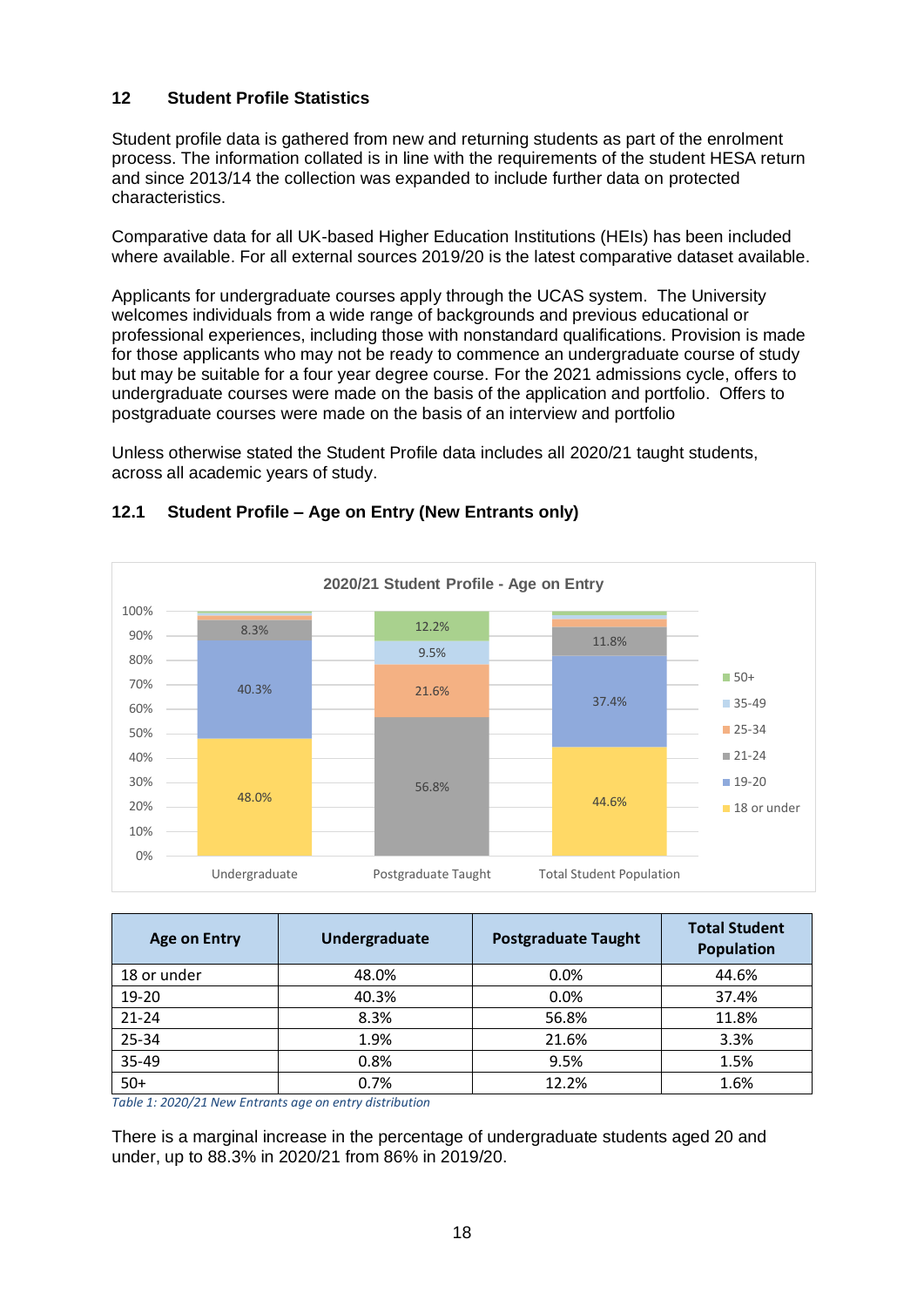Age data for all students at UK HEIs is shown in [Table 2.](#page-19-0) This is sourced from HESA data and 2019-20 is the latest available data. In comparison to all UK undergraduates, a larger percentage of NUA's new entrants tend to be aged 20 or younger.

| <b>Age on Entry</b> | Undergraduate<br>(UK HEIs) | <b>Postgraduate Taught</b><br>(UK HEIs) |
|---------------------|----------------------------|-----------------------------------------|
| 18 or under         | 38.2%                      | 0%                                      |
| $19 - 20$           | 25.3%                      | 1.0%                                    |
| $21 - 24$           | 12.8%                      | 49.8%                                   |
| 25-34               | 12.3%                      | 30.1%                                   |
| 35-49               | 8.5%                       | 15.1%                                   |
| $50+$               | 2.9%                       | 4.0%                                    |

<span id="page-19-0"></span>*Table 2: Age on entry distribution of 2019-20 new entrants at UK HEIs*

*Sourced from Heidi+ student FPE report (HESA data). All modes of study, all domiciles, all years of study, new entrants only. UK wide HEIs.*

## **12.2 Student Profile – Gender**



| Gender     | Undergraduate | <b>Postgraduate Taught</b> | <b>Total Student</b><br><b>Population</b> |
|------------|---------------|----------------------------|-------------------------------------------|
| Female     | 60.3%         | 67.5%                      | 60.7%                                     |
| Male       | 37.2%         | 29.1%                      | 36.7%                                     |
| Non-binary | 2.5%          | 3.3%                       | 2.6%                                      |

*Table 3: 2020/21 student profile – gender distribution*

The number of students across the University declaring as non-binary has doubled from 1.3% in 2019/20 to 2.6% in 2020/21.

| <b>Academic Year</b> | Undergraduate<br>and Postgraduate |
|----------------------|-----------------------------------|
| 2017/18              | 0.81%                             |
| 2018/19              | 0.82%                             |
| 2019/20              | 1.30%                             |
| 2020/21              | 2.6%                              |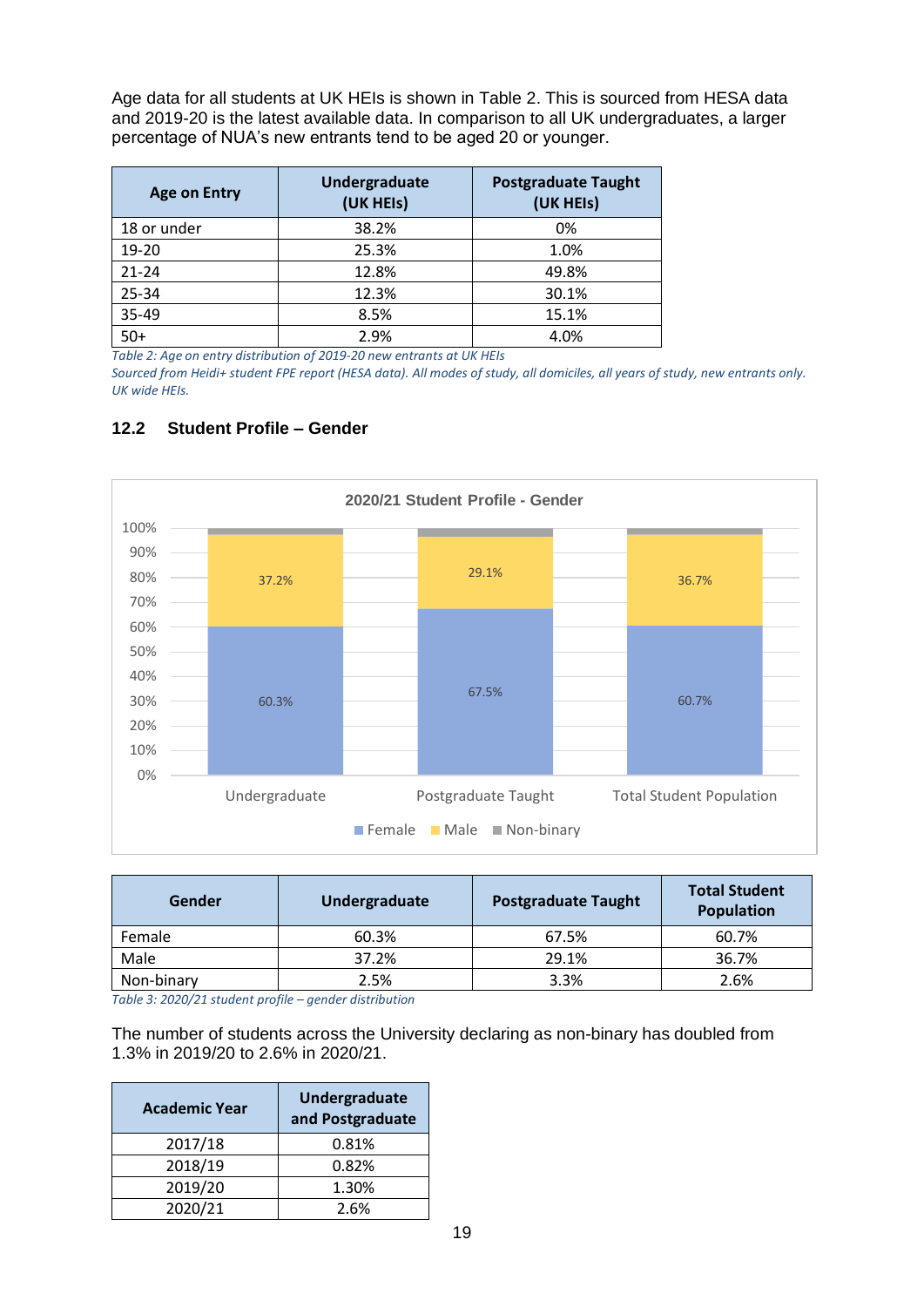HEIs are not required to submit "gender" data to HESA, but instead are asked to record students' sex. A summary of 2019-20 sex data for UK HEIs is shown in [Table 5.](#page-20-0) Whether students' gender identity is the same as their assigned gender at birth is considered in the next section.

| <b>Sex</b> | Undergraduate<br>(UK HEIs) | <b>Postgraduate Taught</b><br>(UK HEIs) |
|------------|----------------------------|-----------------------------------------|
| Female     | 56.6%                      | 59.8%                                   |
| Male       | 43.3%                      | 40.0%                                   |
| Other      | 0.1%                       | 0.2%                                    |

<span id="page-20-0"></span>*Table 5: Sex distribution of 2019-20 students at UK HEIs*

*Sourced from Heidi+ student FPE report (HESA data). All modes of study, all domiciles, all years of study. UK wide HEIs.*

#### **12.3 Student Profile – Gender Identity**

Students are asked the question "Is your gender identity the same as the gender you were originally assigned at birth?"

| <b>Gender Identity</b>           | Undergraduate | Postgraduate<br><b>Taught</b> | <b>Total Student</b><br><b>Population</b> |
|----------------------------------|---------------|-------------------------------|-------------------------------------------|
| Same as assigned at birth        | 91.5%         | 90.1%                         | 91.4%                                     |
| Not the same as assigned a birth | 4.2%          | 3.3%                          | 4.1%                                      |
| Unknown/Refused                  | 4.3%          | 6.6%                          | 4.5%                                      |

*Table 6: 2020/21 student profile - gender identity distribution*

In 2020/21 a total of 4.1% of students disclosed that their gender identity was different from the gender that they were assigned at birth. This is a significant increase from 2.2% in 2019/20.

NUA has an established policy for supporting students who have transitioned prior to admission or who transition during their studies with the University. Students can obtain confidential advice from the University's Student Support staff throughout the application process and once they have enrolled.

For students in the process of transitioning, the University will ensure that the student record system, and any information arising from it, reflects the preferred name and gender identity specified by the student. In cases where official documentation has not yet been amended to reflect the new gender identity, the University offers a confidential identity verification procedure to ensure that the individual student's privacy is protected during the enrolment process. The University also supplies personal fridges for students in its managed accommodation to enable safe and secure storage of medication.

For comparison, [Table](#page-22-0) 10 sets out the equivalent values for students at all English HEIs. The data source does not include information on those that refused to provide an answer, but we can see that the percentage responding that their gender identity is not the same as assigned at birth is much greater among NUA students than the percentage of students across all English HEIs.

| <b>Gender Identity</b>           | Undergraduate<br>(English HEIs) | Postgraduate<br><b>Taught</b><br>(English HEIs) |
|----------------------------------|---------------------------------|-------------------------------------------------|
| Same as assigned at birth        | 99.1%                           | 99.1%                                           |
| Not the same as assigned a birth | 0.9%                            | 0.9%                                            |

*Table 7: Gender identity of 2019-20 students at English HEIs*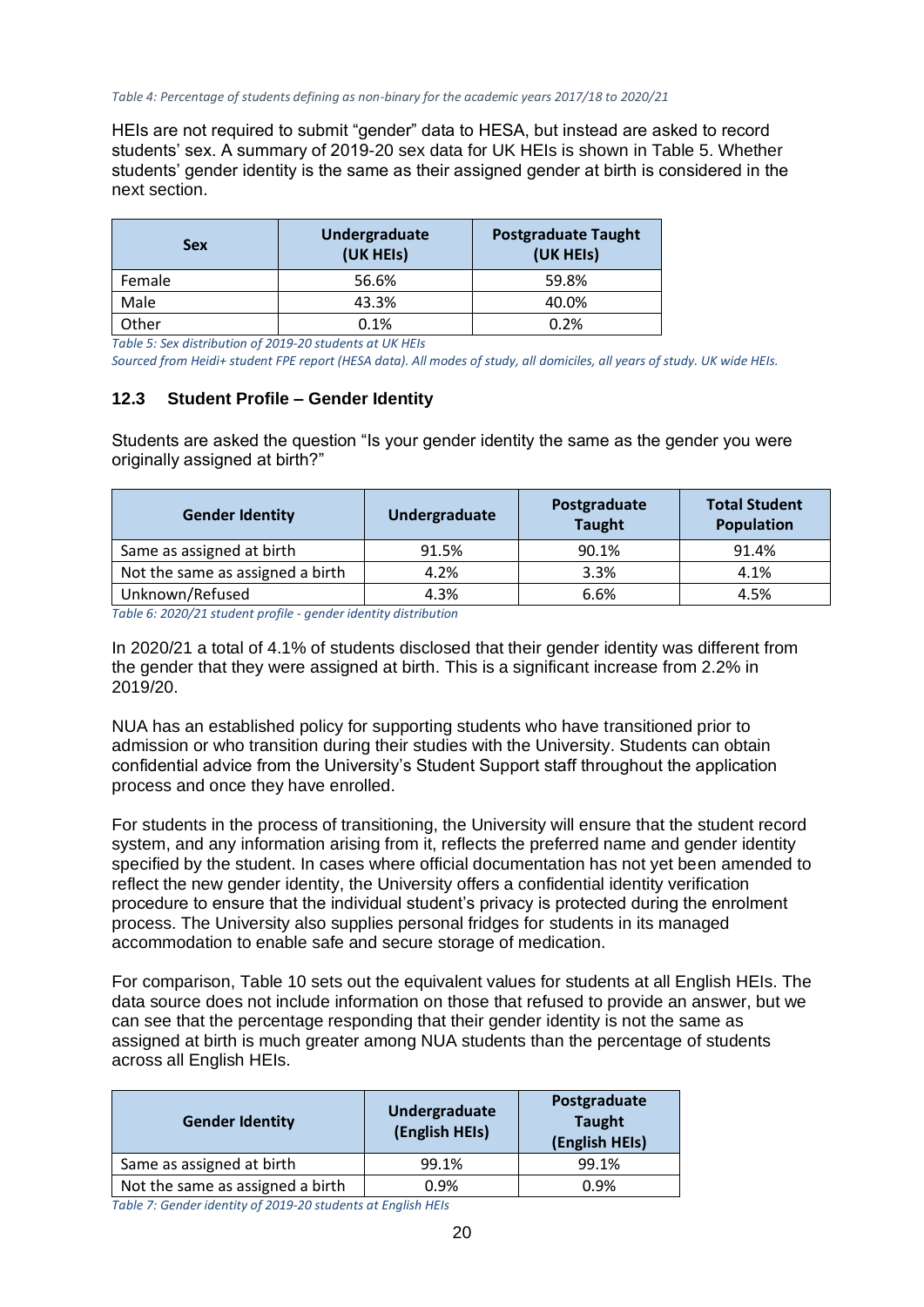*Sourced from Office for Students Equality, Diversity and Student Characteristics Data. Based on HESA data. English HEIs. All domiciles, all years of study, all modes of study. "No response" excluded.*



## **12.4 Student Profile – Ethnicity**

| <b>Ethnicity</b> | Undergraduate | <b>Postgraduate Taught</b> | <b>Total Student</b><br><b>Population</b> |
|------------------|---------------|----------------------------|-------------------------------------------|
| <b>BME</b>       | 13.4%         | 13.2%                      | 13.4%                                     |
| White            | 84.9%         | 85.4%                      | 84.9%                                     |
| Unknown/Refused  | 1.8%          | 1.3%                       | 1.7%                                      |

*Table 8: 2020/21 student profile – ethnicity distribution*

The percentage of undergraduate students from Black, Asian or Minority Ethnic (BME) communities has remained consistent at approximately 13%.

| <b>Academic Year</b> | Undergraduate<br>and Postgraduate |
|----------------------|-----------------------------------|
| 2018/19              | 13.9%                             |
| 2019/20              | 13.2%                             |
| 2020/21              | 13.4%                             |

*Table 9: 2020/21 Percentage of students from BME communities*

In the sector, there are considerable gaps in the data held about the ethnicity of students. [Table 10](#page-22-0) sets out the latest available results, which are for the 2019-20 academic year. The unknown/refusal rate was 16.8% for undergraduates and 41.9% for postgraduates across all UK HEIs. This compares to less than two percent of data being unknown or refused at NUA. Of students where the ethnicity is known, and in the latest years of data, NUA has a lower percentage of BME students at undergraduate level, compared to all UK HEIs. For postgraduates the percentages are broadly similar.

| <b>Ethnicity</b> | Undergraduate<br>(UK HEIS) | <b>Postgraduate Taught</b><br>(UK HEIS) |  |
|------------------|----------------------------|-----------------------------------------|--|
| <b>BME</b>       | 21.6%                      | 13.7%                                   |  |
| White            | 61.6%                      | 44.4%                                   |  |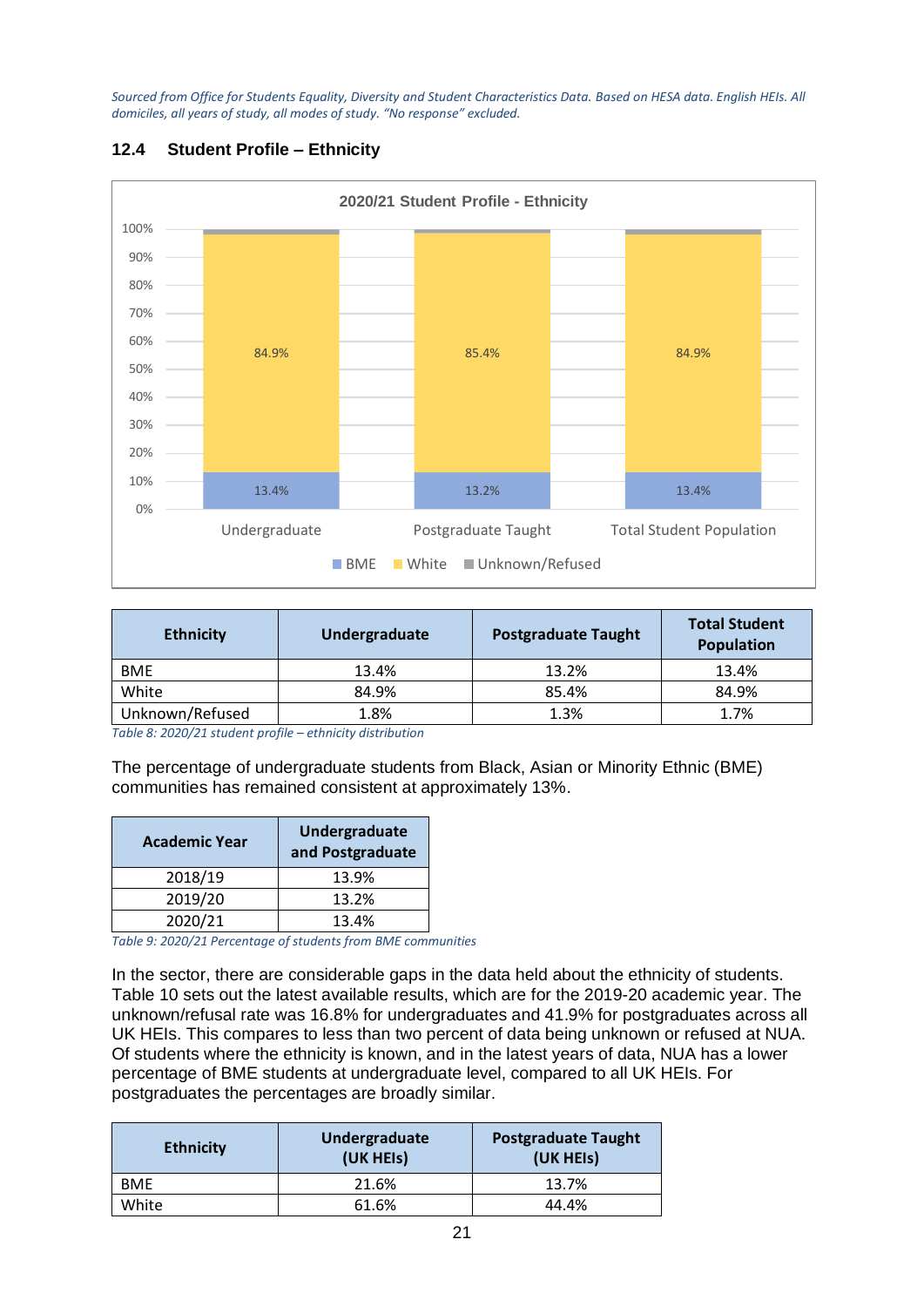| Unknown/Refused | O <sub>O</sub> | $\Omega$ |
|-----------------|----------------|----------|
|                 |                |          |

<span id="page-22-0"></span>*Table 10: Ethnicity distribution of 2019-20 students at UK HEIs Sourced from Heidi+ student FPE report (HESA data). All modes of study, all domiciles, all years of study. UK wide HEIs.*

## **12.5 Student Profile – Disability**

Student disability is recorded, and returned to HESA, as one of the following codes:

- o No disability
- o A social/communication impairment such as Asperger's syndrome/other autistic spectrum disorder
- o Blind or a serious visual impairment uncorrected by glasses
- o Deaf or a serious hearing impairment
- o A long standing illness or health condition such as cancer, HIV, diabetes, chronic heart disease, or epilepsy
- o A mental health condition, such as depression, schizophrenia or anxiety disorder
- o A specific learning difficulty such as dyslexia, dyspraxia or AD(H)D
- o A physical impairment or mobility issues, such as difficulty using arms or using a wheelchair or crutches
- o A disability, impairment or medical condition that is not listed above
- $\circ$  Two or more of the above impairments and/or disabling medical conditions

This can be aggregated as follows:

| <b>Disability</b>                                                                                                                                                                                                               | Undergraduate | Postgraduate<br><b>Taught</b> | <b>Total Student</b><br><b>Population</b> |
|---------------------------------------------------------------------------------------------------------------------------------------------------------------------------------------------------------------------------------|---------------|-------------------------------|-------------------------------------------|
| No disability                                                                                                                                                                                                                   | 70.1%         | 64.9%                         | 69.8%                                     |
| Disability disclosed                                                                                                                                                                                                            | 29.9%         | 35.1%                         | 30.2%                                     |
| $\tau$ . In the state of a constant of the state of the state of the state of the state of the state of the state of the state of the state of the state of the state of the state of the state of the state of the state of th |               |                               |                                           |

*Table 11:2020/21 student profile – disability distribution*



The overall percentage of students declaring a disability has remained consistent in 2020/21 at 30.2% (30.4% in 2019/20).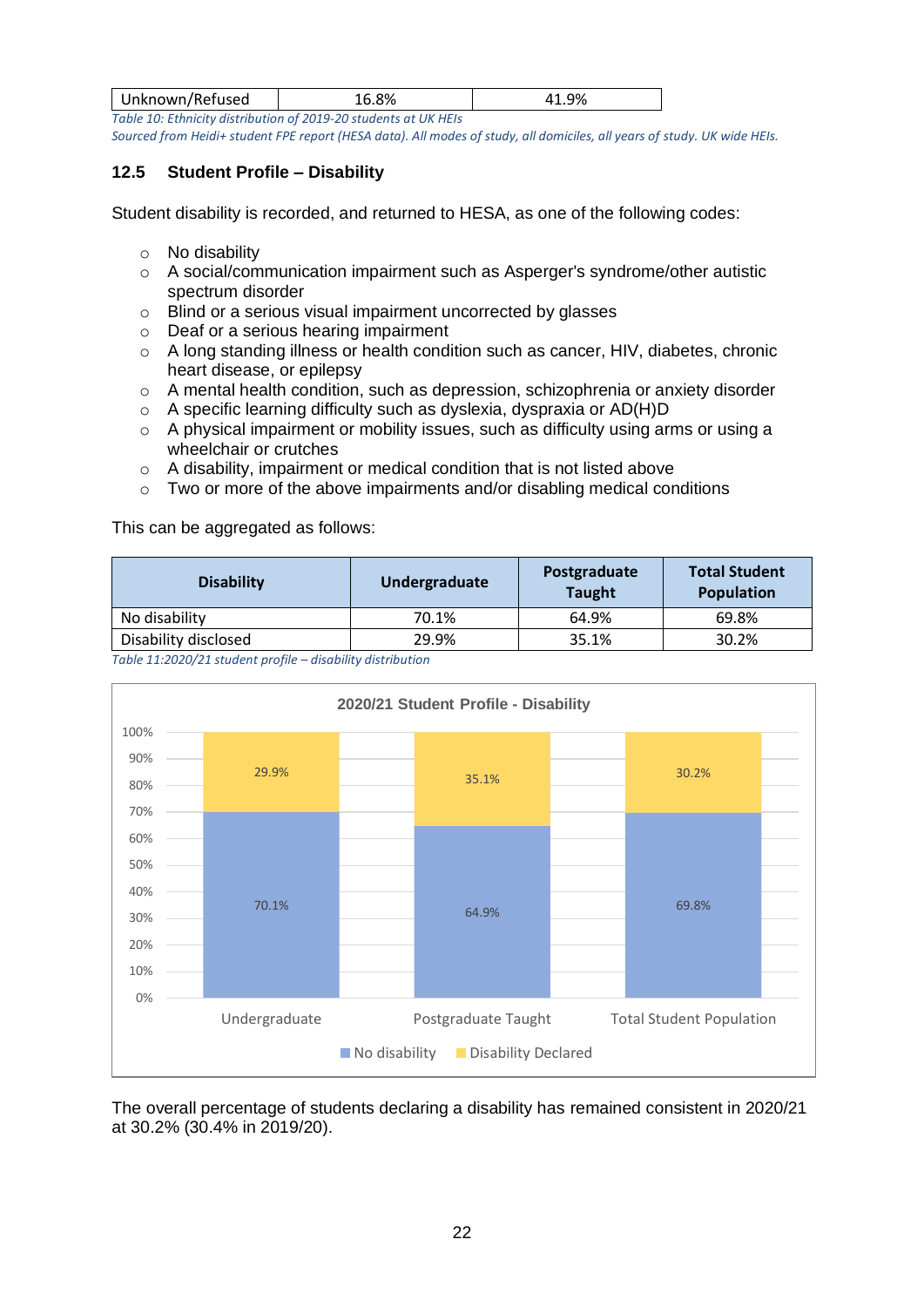

[Table 12](#page-23-0) below sets out the equivalent values for students at UK HEIs. This is sourced from HESA data and the latest available year is 2019-20. Compared to the rest of the sector, students at NUA have been more likely to disclose a disability.

| <b>Disability</b>    | Undergraduate<br>(UK HEIS) | <b>Postgraduate Taught</b><br>(UK HEIS) |
|----------------------|----------------------------|-----------------------------------------|
| No disability        | 83.9%                      | 90.1%                                   |
| Disability disclosed | 16.1%                      | 9.9%                                    |

<span id="page-23-0"></span>*Table 12: Disability disclosure of 2019-20 students at UK HEIs*

*Sourced from Heidi+ student FPE report (HESA data). All modes of study, all domiciles, all years of study. UK wide HEIs.*

In 2020/21 the format that disability data was held was updated to allow more granular recording of disability against the student record. The table on the following page shows the sub-categories that are now available on the student's disability record.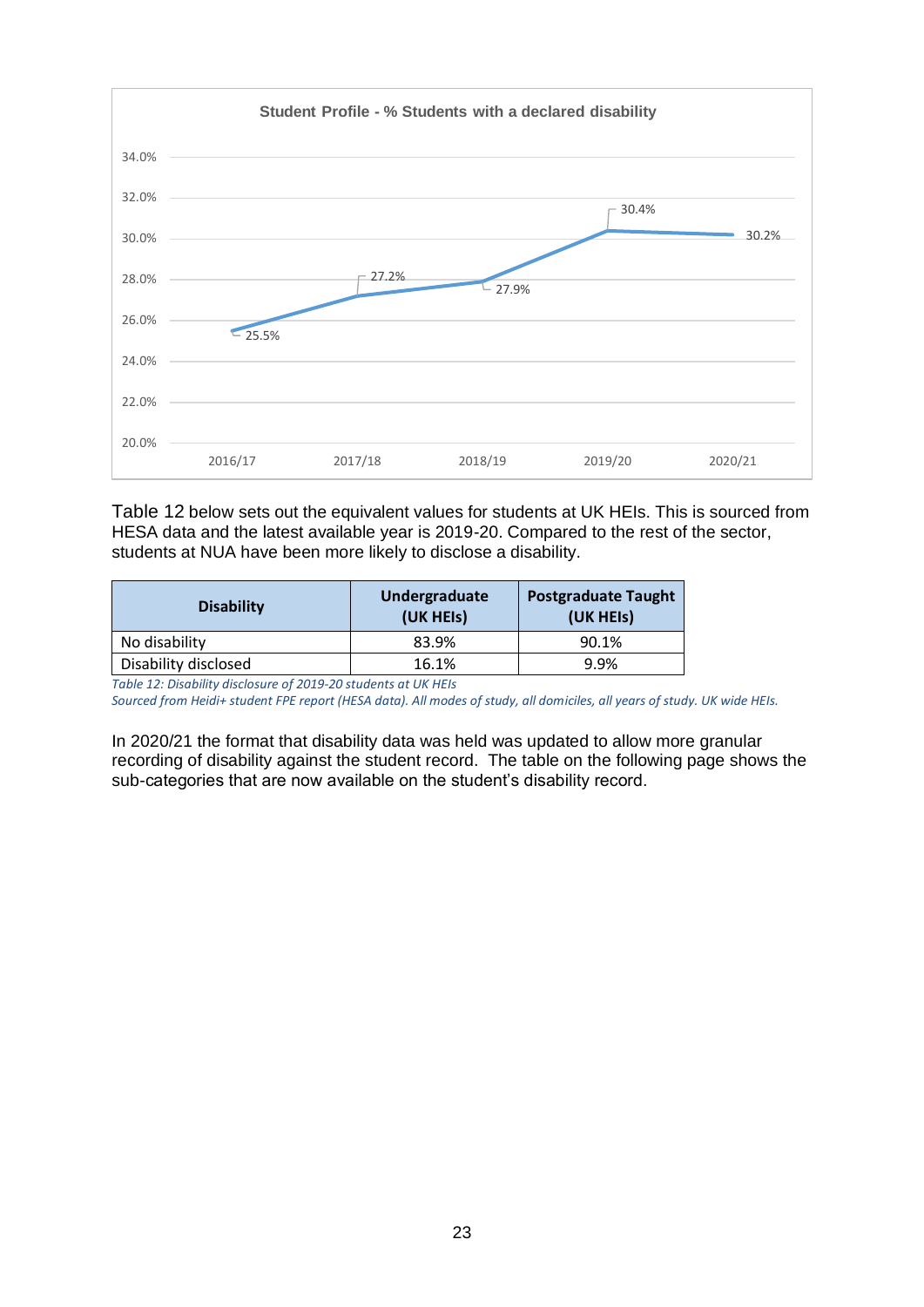| <b>Category</b>                                                           | <b>Sub-category</b>                                           |
|---------------------------------------------------------------------------|---------------------------------------------------------------|
| A social/communication impairment such as                                 | Autism (including Asperger Syndrome)                          |
| Asperger's syndrome/other autistic spectrum                               | Semantic pragmatic disorder                                   |
| disorder                                                                  | Other                                                         |
|                                                                           | Asthma                                                        |
|                                                                           | <b>Diabetes</b>                                               |
|                                                                           | Chronic fatigue syndrome / ME                                 |
| A long-standing illness or health condition such                          | Cancer                                                        |
| as cancer, HIV, diabetes, chronic heart disease,                          | Epilepsy                                                      |
| or epilepsy                                                               | Inflammatory bowel disease                                    |
|                                                                           | Cystic fibrosis                                               |
|                                                                           | POTS (Postural orthostatic tachycardia syndrome)              |
|                                                                           | Other                                                         |
|                                                                           | <b>Anxiety disorder</b>                                       |
|                                                                           | <b>Depression</b>                                             |
|                                                                           | Panic disorder                                                |
| A mental health condition, such as depression,                            | <b>Obsessive Compulsive Disorder</b>                          |
| schizophrenia or anxiety disorder                                         | <b>Personality Disorder</b>                                   |
|                                                                           | <b>Eating disorder</b>                                        |
|                                                                           | <b>Bipolar disorder</b>                                       |
|                                                                           | Other                                                         |
|                                                                           | Dyslexia                                                      |
|                                                                           | Dyspraxia                                                     |
|                                                                           | Dyscalculia                                                   |
| A specific learning difficulty such as dyslexia,                          | Dysgraphia                                                    |
| dyspraxia or AD(H)D                                                       | <b>ADD</b>                                                    |
|                                                                           | ADHD                                                          |
|                                                                           | Visual Stress (including Irlen's Syndrome)                    |
|                                                                           | Other                                                         |
|                                                                           | Hypermobility / Ehlers-Danlos syndrome                        |
|                                                                           | <b>Scoliosis</b>                                              |
|                                                                           | <b>Arthritis</b>                                              |
| A physical impairment or mobility issues, such                            | Complex regional pain syndrome                                |
| as difficulty using arms or using a wheelchair or                         | <b>Cerebral Palsy</b>                                         |
| crutches                                                                  | Difficulty using / unable to use one or both hands<br>or arms |
|                                                                           | Difficulty using / unable to use one or both legs             |
|                                                                           | Other                                                         |
| Blind or a serious visual impairment<br>uncorrected by glasses            | (None)                                                        |
| Deaf or a serious hearing impairment                                      | (None)                                                        |
| A disability, impairment or medical condition<br>that is not listed above | (None)                                                        |

*Table 13: Categories and sub-categories of disability data*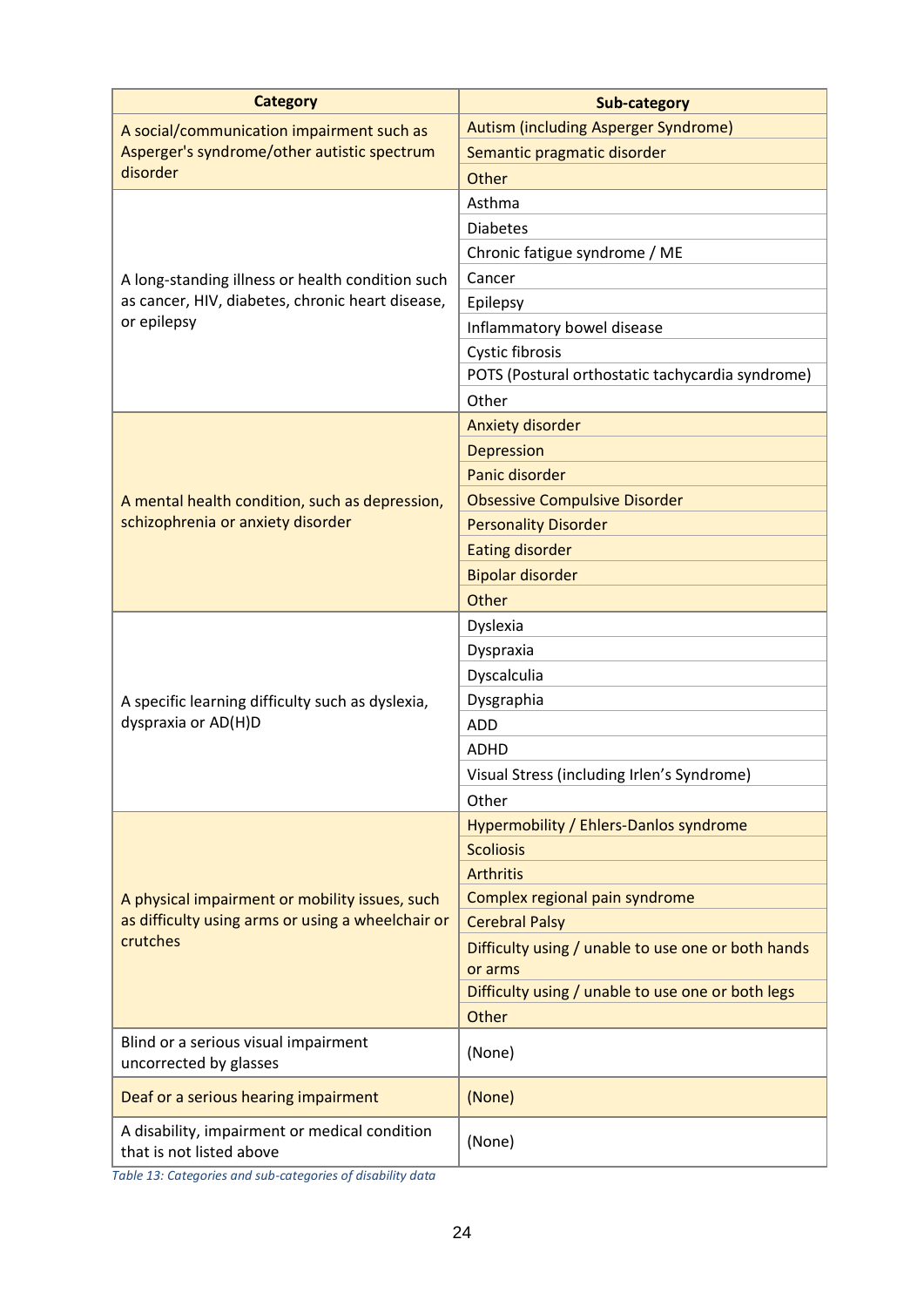In previous years, a student could select a single disability code and provide further written information against the record. With the new format, students can select multiple subcategories and provide contextual information against each one. This means we know how many disabilities a student has and have better contextual data regarding the disability.

| <b>Disability</b>                | Undergraduate | Postgraduate<br><b>Taught</b> | <b>Total Student</b><br><b>Population</b> |
|----------------------------------|---------------|-------------------------------|-------------------------------------------|
| Disclosed 1 disability           | 54.5%         | 53.8%                         | 54.5%                                     |
| Disclosed 2 disabilities         | 28.0%         | 30.8%                         | 28.2%                                     |
| Disclosed 3 disabilities         | 11.0%         | 5.8%                          | 10.7%                                     |
| Disclosed 4 disabilities         | 4.0%          | 7.7%                          | 4.3%                                      |
| Disclosed 5 or more disabilities | 2.4%          | 1.9%                          | 2.4%                                      |

*Table 14: 2020/21 disclosed number of disabilities for students who declared at least one disability*

Using the sub-category data, the following table shows the most frequently disclosed disabilities in 2020/21:

| <b>Disability</b>                    | Percentage of<br>students who have<br>declared a disability | Percentage of total<br>student population |
|--------------------------------------|-------------------------------------------------------------|-------------------------------------------|
| Anxiety disorder                     | 43.3%                                                       | 13.0%                                     |
| Dyslexia                             | 34.7%                                                       | 10.4%                                     |
| Depression                           | 33.4%                                                       | 10.0%                                     |
| Autism (including Asperger Syndrome) | 12.2%                                                       | 3.7%                                      |

*Table 15: 2020/21 most frequently disclosed disabilities*

There is not yet any freely-available data for all UK undergraduates at this level of detail to compare to.

## **12.6 Student Profile – Religion or Belief**

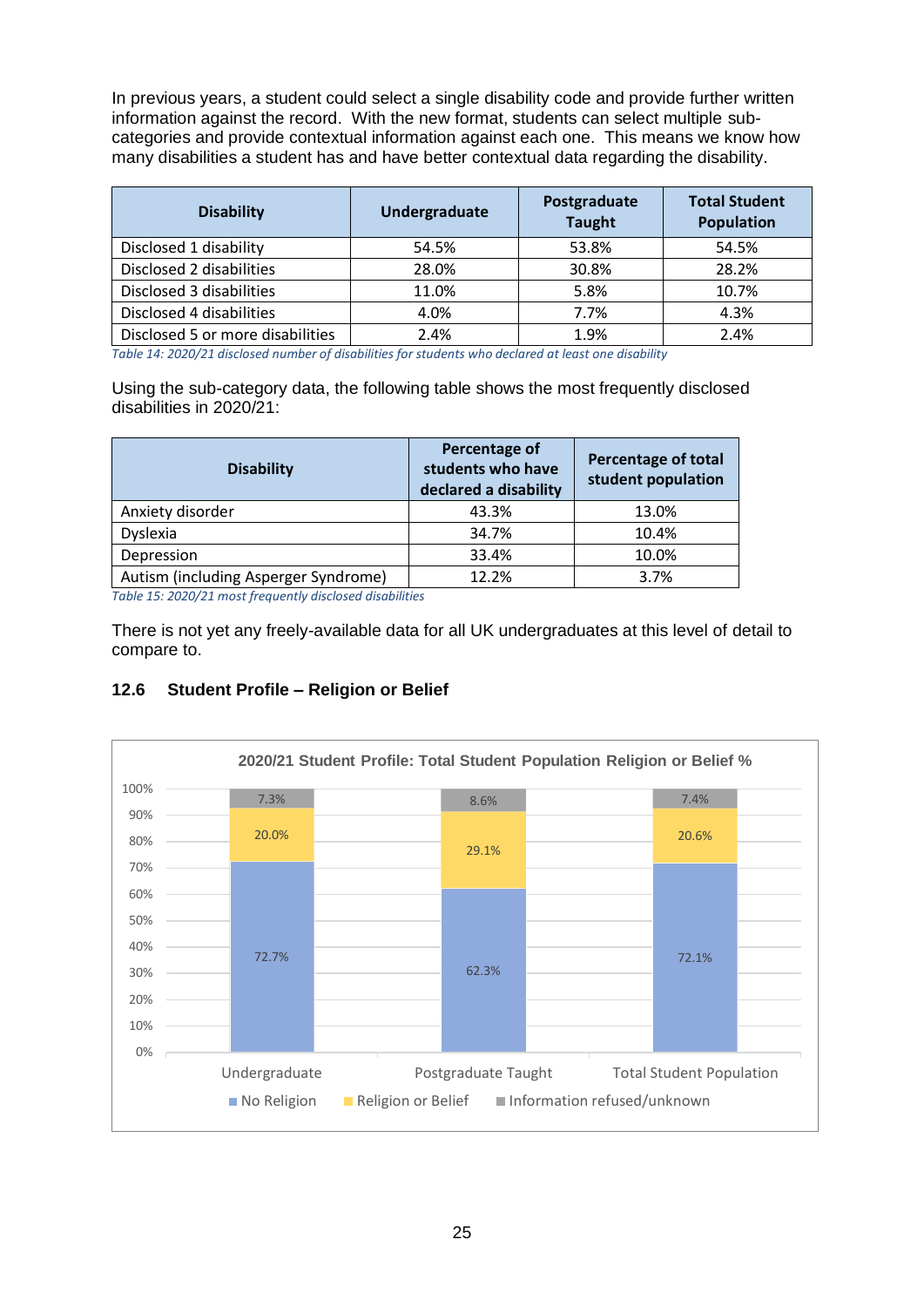| <b>Religion or Belief</b>    | Undergraduate | <b>Postgraduate Taught</b> | <b>Total Student</b><br><b>Population</b> |
|------------------------------|---------------|----------------------------|-------------------------------------------|
| <b>Buddhist</b>              | 0.7%          | 1.3%                       | 0.8%                                      |
| Christian                    | 13.2%         | 17.9%                      | 13.5%                                     |
| Hindu                        | 0.6%          | 1.3%                       | 0.7%                                      |
| Jewish                       | 0.3%          | 0.0%                       | 0.3%                                      |
| <b>Muslim</b>                | 0.8%          | 0.7%                       | 0.8%                                      |
| No religion                  | 72.7%         | 62.3%                      | 72.1%                                     |
| Sikh                         | 0.1%          | 0.0%                       | 0.1%                                      |
| Spiritual                    | 2.9%          | 3.3%                       | 2.9%                                      |
| Any other religion or belief | 1.3%          | 4.6%                       | 1.5%                                      |
| Information refused          | 7.3%          | 8.6%                       | 7.4%                                      |

*Table 16:2020/21 student profile - religion or belief distribution*

The proportion of students identifying with no religion has marginally increased from 71.4% in 2019/20 to 72.1% in 2020/21.

Sector data is available to compare NUA responses with other UK students. In the latest year for which data is available (2019-20), 48.2% of UK undergraduates reported no religion, and 48.8% of UK postgraduates reported no religion, a substantially lower proportion than those reporting no religion at  $NUA<sup>1</sup>$ .



#### **12.7 Student Profile – Sexual Orientation**

<sup>&</sup>lt;sup>1</sup> Religion/ belief data is not available through Heidi+ or the HESA statistical release. However HESA data is used in the Office for Students Equality, Diversity and Student Characteristics Data (2019-20 data) [\(https://www.officeforstudents.org.uk/data-and-analysis/equality-diversity-and-student-characteristics](https://www.officeforstudents.org.uk/data-and-analysis/equality-diversity-and-student-characteristics-data/official-statistics/)[data/official-statistics/\)](https://www.officeforstudents.org.uk/data-and-analysis/equality-diversity-and-student-characteristics-data/official-statistics/). UK domiciled entrants. All modes of study. No response excluded from results.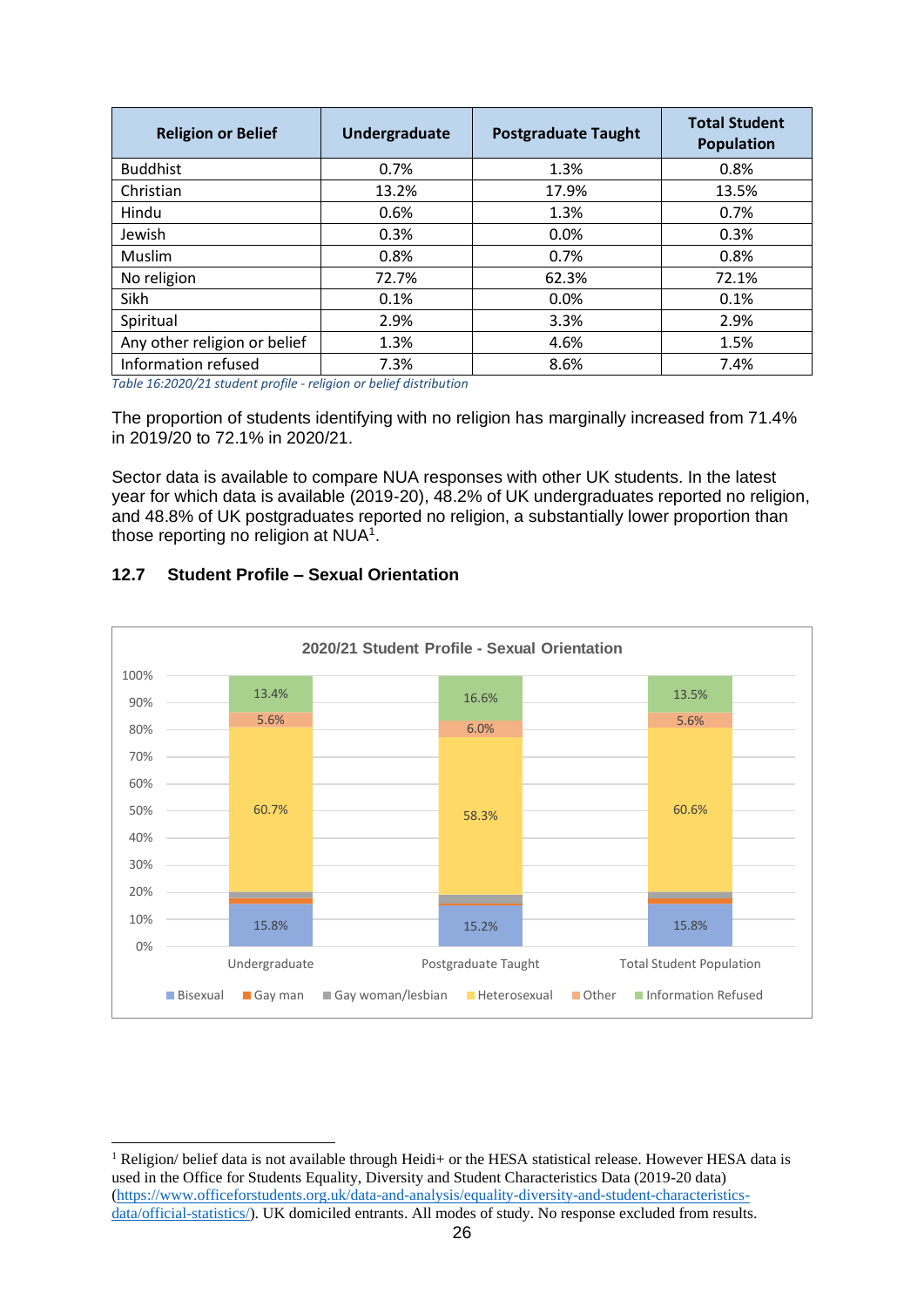| <b>Sexual Orientation</b> | Undergraduate | <b>Postgraduate Taught</b> | <b>Total Student</b><br><b>Population</b> |
|---------------------------|---------------|----------------------------|-------------------------------------------|
| <b>Bisexual</b>           | 15.8%         | 15.2%                      | 15.8%                                     |
| Gay man                   | 2.1%          | 0.7%                       | 2.0%                                      |
| Gay woman/lesbian         | 2.4%          | 3.3%                       | 2.4%                                      |
| Heterosexual              | 60.7%         | 58.3%                      | 60.6%                                     |
| Other                     | 5.6%          | 6.0%                       | 5.6%                                      |
| Information refused       | 13.4%         | 16.6%                      | 13.5%                                     |

*Table 17: 2020/21 student profile - sexual orientation*

The level of disclosure for sexual orientation data has remained consistent, with 87.4% in 2019/20 and 86.5% is 2020/21.

The largest increase in sexual orientation was students identifying as bisexual – which increased from 12.6% in 2019/20 to 15.8% in 2020/21.

| <b>Academic Year</b> | <b>Undergraduate</b><br>and Postgraduate |
|----------------------|------------------------------------------|
| 2016/17              | 7.2%                                     |
| 2017/18              | 8.8%                                     |
| 2018/19              | 10.7%                                    |
| 2019/20              | 12.6%                                    |
| 2020/21              | 15.8%                                    |

*Table 18: Percentage of students identifying as bisexual*

[Table 19](#page-27-0) sets out the equivalent results for all English HEIs. Data was sourced from the Office for Students Equality, Diversity and Student Characteristics Data and the latest available year was 2019-20. Sexual orientation categories are not directly comparable. However it is clear that a substantially lower percentage of students at NUA identify as "heterosexual" compared to the wider student body at English HEIs.

| <b>Sexual Orientation</b> | Undergraduate<br>(English HEIs) | <b>Postgraduate Taught</b><br>(English HEIs) |
|---------------------------|---------------------------------|----------------------------------------------|
| Heterosexual              | 90.9%                           | 90.3%                                        |
| Lesbian, gay or bisexual  | 7.4%                            | 8.3%                                         |
| No response               |                                 |                                              |
| Not applicable            |                                 |                                              |
| Other sexual orientation  | 1.7%                            | 1.4%                                         |

<span id="page-27-0"></span>*Table 19: Sexual orientation disclosure of 2019-20 students at English HEIs*

*Source is the Office for Students Equality, Diversity and Student Characteristics Data (based on HESA data). UK domiciled entrants to English HEIs. All modes of study.*

#### **12.8 Student Profile – Marital Status**

The University does not currently collect information on students' marital status. Students who are experiencing difficulties directly related to their marital status can seek mitigation through our Extenuating Circumstances procedure and all students have access to information, advice and guidance through the University's Student Support service.

Financial support may be available through the University's Access to Learning Fund where additional financial needs are identified.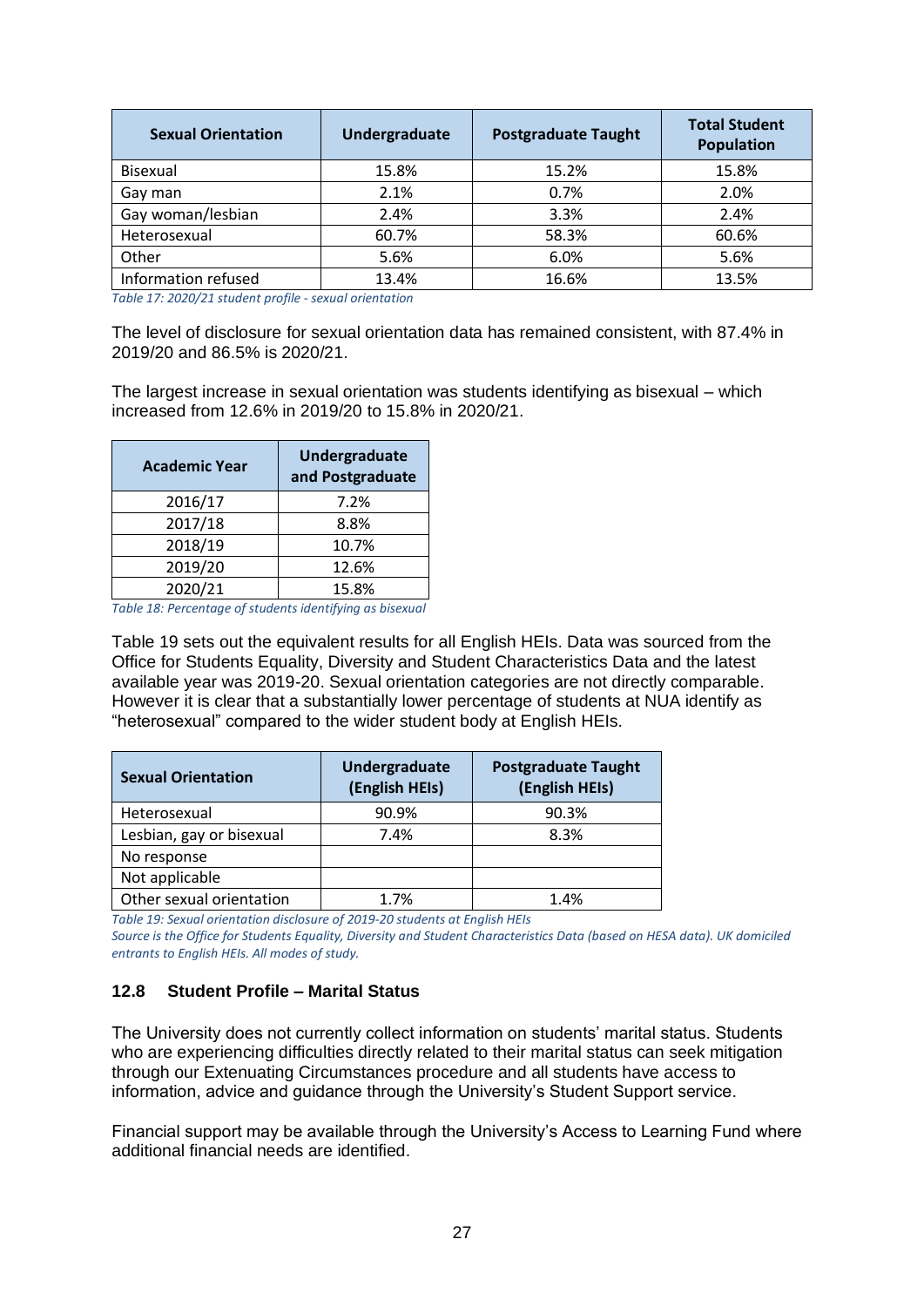## **12.9 Student Profile – Pregnancy and Maternity**

Three students went on intermission due to pregnancy in 2019/20. While on maternity leave, students retain access to the course virtual learning environment (VLE) and are able to access on-line course materials and keep in touch with their peers. Before rejoining their course students are contacted by Student Support to discuss any additional support needs that may be required and when they return to University students attend a series of supportive monitoring sessions with their course teams. The University does not have crèche facilities and students are expected to arrange childcare.

The Student Support staff will assist any student with funding applications to Student Finance England if required. Additional financial support may be available through the University's Hardship Fund where additional financial needs are identified.

#### **13 Staff Recruitment Applicant Profile Statistics**

The profile of candidates is analysed by the Human Resources Department for each staff vacancy and the information is used to monitor the recruitment process for protected characteristics. On an annual basis applicant data is produced for all vacancies and the data below provides an overview of the diversity profile of applicants for employment at the University.

During the academic year 2020/21 a total of 75 staff vacancies were advertised which generated 1209 applications. (This included vacancies which were advertised more than once.) The breakdown of vacancies and applicants is provided. Where an individual submitted an application for more than one vacancy the data is recorded for each vacancy.

| Post Type                    | No of posts advertised | No of applicants |
|------------------------------|------------------------|------------------|
| Academic                     | 14                     | 112              |
| <b>Professional Services</b> | 49                     | 999              |
| Part-time Hourly Lecturer    | 12                     | 98               |

All applicants are asked to complete an Equality, Diversity and Inclusion Monitoring Form which is detached from the application prior to the shortlisting process and retained in the Human Resources Department.



## **13.1 Age profile (applicants)**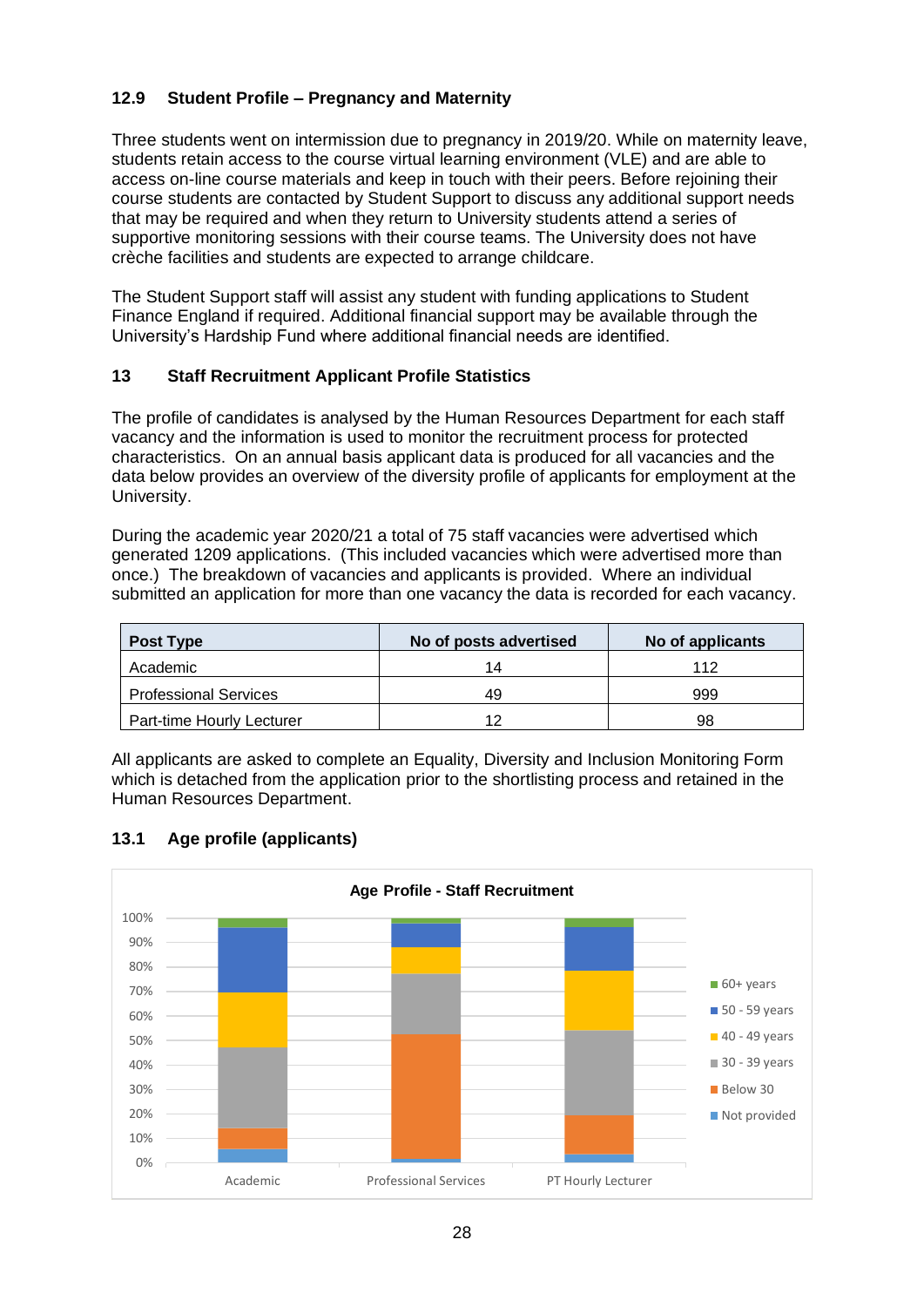The variation in age range of applicants for the different job categories reflects the nature of the role. In general, Academic and Part-time Hourly Lecturer posts require experience in the academic discipline and therefore the number of applicants in the age range below 30 is significantly smaller (11.6% and 12.2%) than for professional services staff at 52.6%, where the highest proportion of applicants were in this group.



## **13.2 Gender profiles (applicants)**

For academic posts the percentage of female applicants has increase from 43% to 46%, for part-time hourly lecturers the percentage has increase from 50% to 53%, and for professional services staff it has reduced from 72% to 66%. The majority of vacancies advertised were for professional services staff posts in technical areas.

Overall, the percentage of female applicants has reduced from 67% to 63% in the period 2020/21.



## **13.3 Ethnicity profile (applicants)**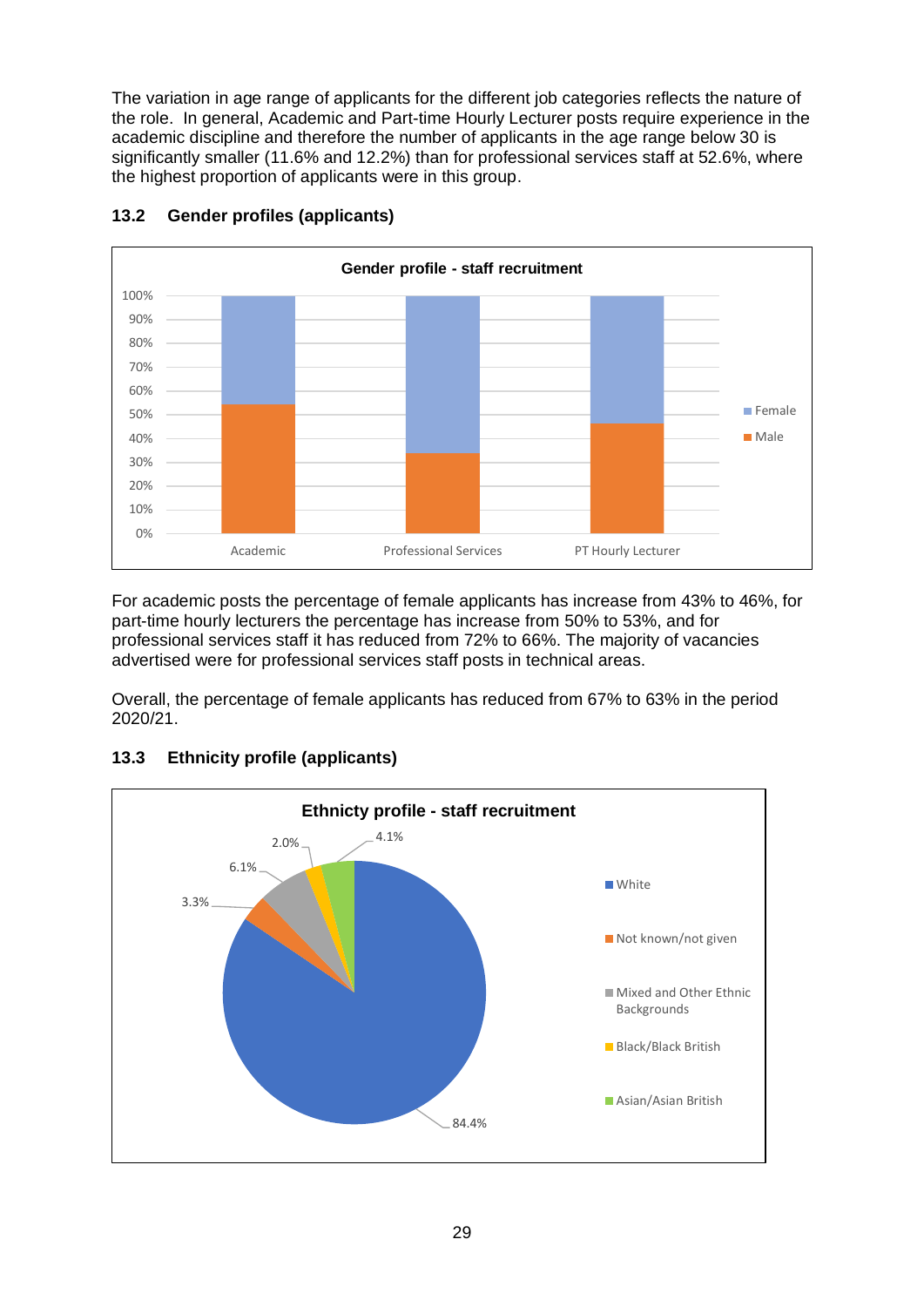The percentage spilt of applicants from Black, Asian and minority ethnic communities (BAME) has increased from 9% in 2020/19 to 12.3% in the current period. There has been a reduction in applicants choosing not to disclose their ethnic background from 4.4% to 3.3%.

All NUA staff are required to undertake Equality, Diversity and Inclusion training. To ensure the shortlisting process is fair and transparent, all shortlists are reviewed by the HR team with special reference to applicants from BAME communities. The ED&I Monitoring forms are not shared with the shortlisting panel. Only applicants who match the essential criteria for the position are shortlisted.



## **13.4 Disability profile (applicants)**

The number of applicants identifying that they have a disability increased again this year to 15.2%, compared to 14% in 2019/20 and 11.6% in the previous year.

## **13.5 Sexual orientation profile (applicants)**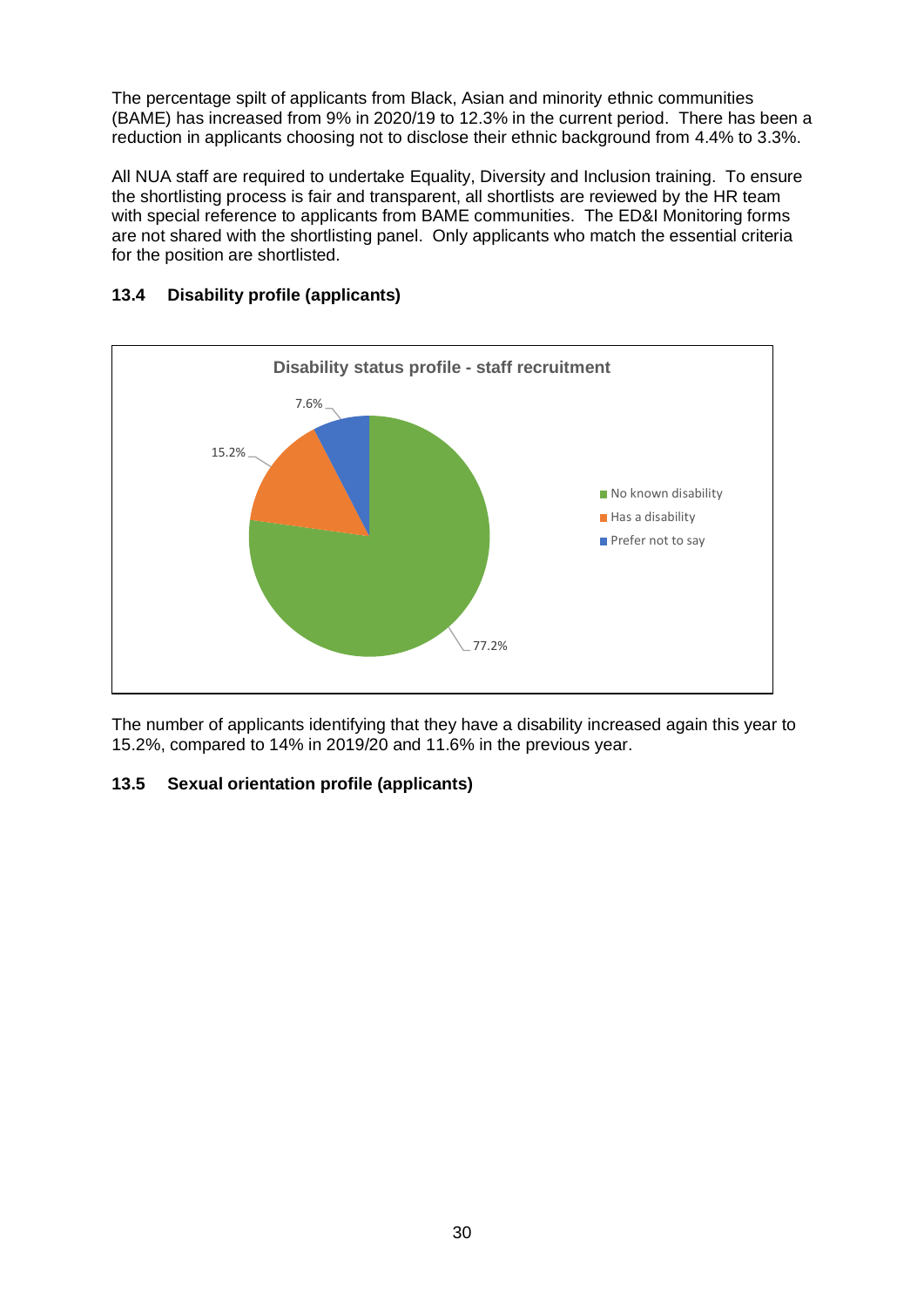

There has been a small increase in disclosure rate from 89.4% (in 2019/20) to 90% disclosure rate in the current period.

The number of applicants identifying as heterosexual has increased to 74.4% from 73.6% in 2019/20. There has been a slight change in applicants identifying in the following categories compared to the previous year; bisexual (7.2% to 9.8%), Gay men (2.5% to 2.3%), Gay women/lesbian (1.8% to 1.3%), and other (1.8% > 2.1%).

## **13.6 Religion or belief profile (applicants)**

Applicants declaring 'no religion' or belief has increased slightly to 66% compared to the previous two years (62.8% in 2019/20 and 63% in 2018/19).

7.1% of applicants preferred not to disclose their religion or belief information. In addition, 0.2% left this category blank on the ED&I Monitoring Form.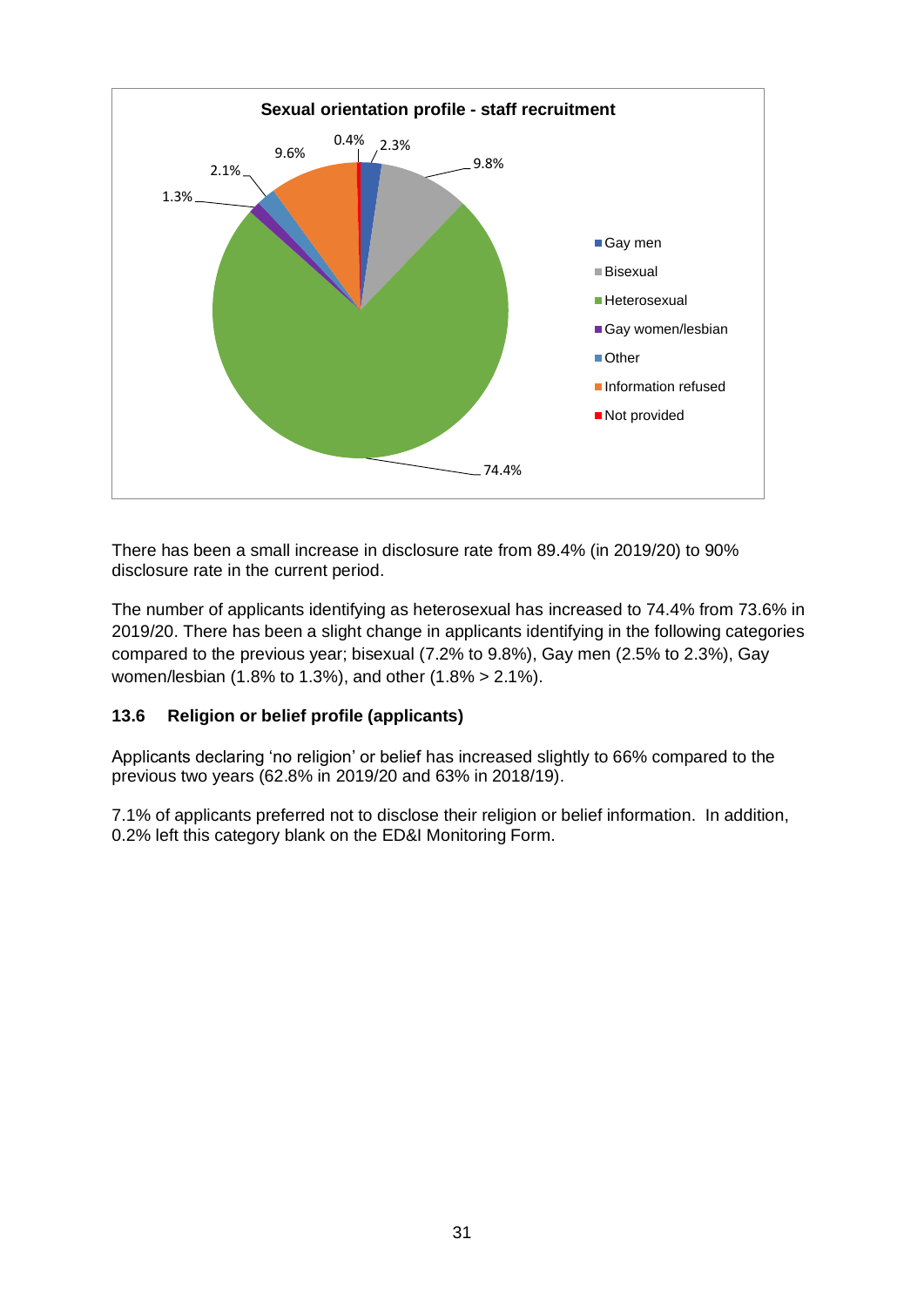

## **13.7 Gender identity profile (applicants)**

3% of applicants identified themselves as transgender. The level of disclosure in 2020/21 was 92% compared with 80% in 2019/20.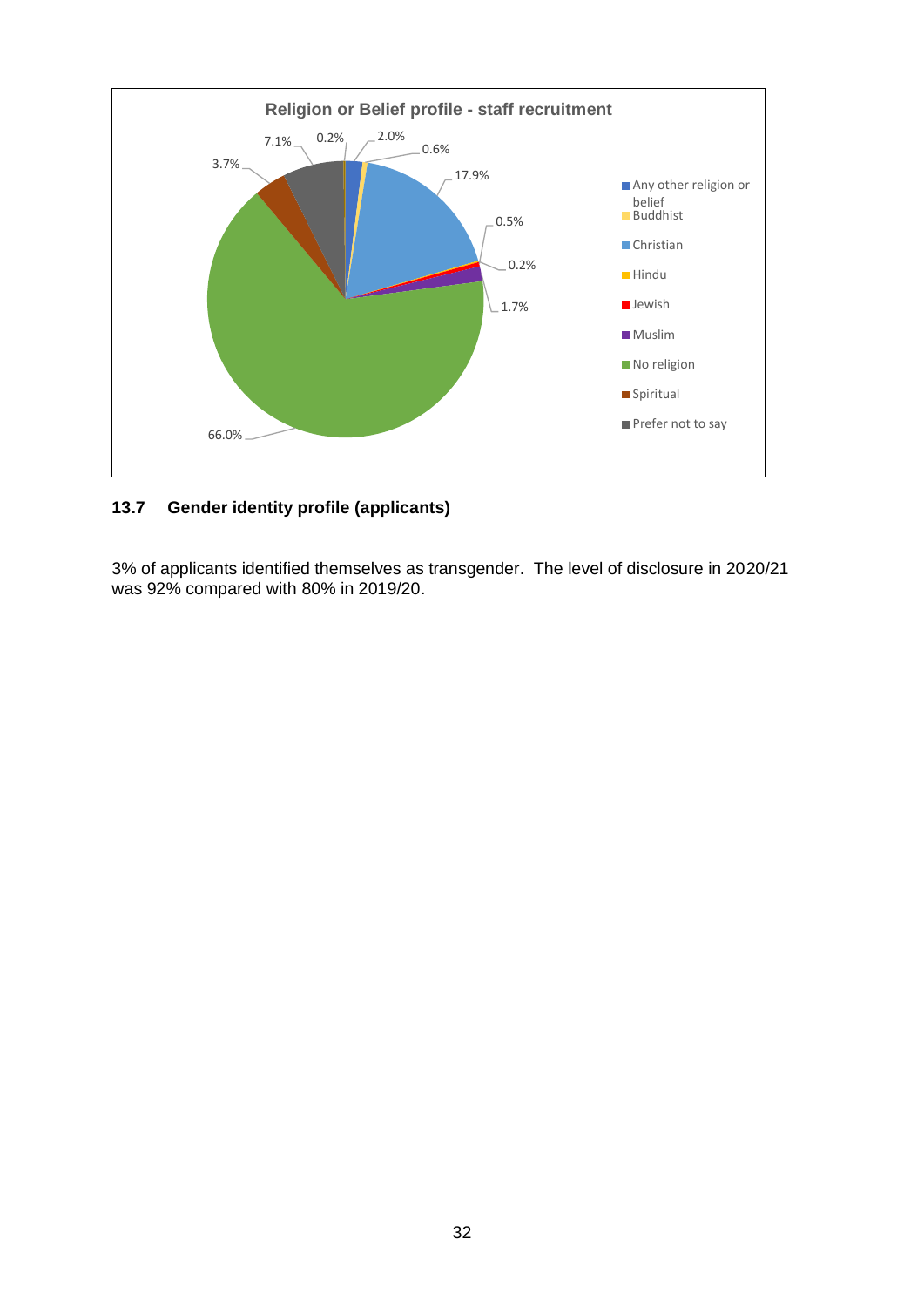#### **14 Disability and Mental Health Support for Applicants and Students**

The Student Support team has an all-day presence at each of NUA's Open Days, and questions regarding disability support are fielded from potential applicants and their parents.

Through our Applicant Portal, disabled applicants are given the opportunity to disclose any support or adjustments they may require for interview, in respect of their disability. Following this, further information is sent to applicants who have made a disability disclosure. This aims to familiarise them with the Disabled Students' Allowance (DSA) and encourage early applications for DSA and allows NUA to be anticipatory and pro-active by identifying and exploring support needs early. Over the summer this year we contacted students where we felt they needed a bit more support to prepare them for the new academic year.

If an applicant discloses a disability or condition that may affect their ability to access their course, this is explored with them in detail before an offer of a place is made. The purpose of this process is to allow applicants to make informed university choices and ensure that their two UCAS choices are made with full information about access issues.

NUA operates a Disability Support Group which meets during the months leading up to the start of the academic year. The membership of the group includes senior managers. The Group explores any complex support needs identified by firm applicants, and then takes a coordinated approach to arranging support in preparation for the start of term. With the reduction in Disabled Students' Allowance funding at national level, and greater expectations placed on higher education institutions to make reasonable adjustments and create an inclusive campus, the Student Support team is increasingly being asked to purchase specialist equipment and furniture required by individual disabled students, and fund the cost of lower levels of support which are no longer funded by DSA (Practical Assistant support, General Mentor support and occasionally Note taker support).

The Disability Support Advisor provides information, advice and guidance to disabled applicants and students throughout the calendar year. She works with those who have disclosed a physical or mental disability or health condition, whether or not they have applied for Disabled Students' Allowance. She advises on the DSA application process, liaises with academic and workshop staff in order to implement adjustments for individual students, offers 1-2-1 appointments with students on issues to do with their health and wellbeing, and coordinates the work of our team of sessional Student Support Workers.

Students with disabilities are provided with a range of support from skilled support workers, where this has been identified in their DSA Needs Assessment Reports:

- Specialist Mentors work with students with mental health issues and those on the autistic spectrum to help them overcome the barriers they face as a result of their condition. Includes social and study strategies, time management, and advice on strategies to manage their condition.
- Specialist Study Skills Tutors provide specialist study support to students with autism, dyslexia and other specific learning difficulties.
- General Study Skills Support to provide general study skills, essay writing etc.

The University continues to be registered as a Non-Medical Help Provider under the quality framework introduced by Student Finance England in 2016, which applies to non-medical human support funded through Disabled Students' Allowance. The University is audited by the Department for Education. We are working to the Quality Assurance Framework as previously provided and are waiting for an update of the provisions.

NMH support can be awarded to NUA or to any number of external providers. The University is expected to maintain a relationship with all external providers who support NUA students.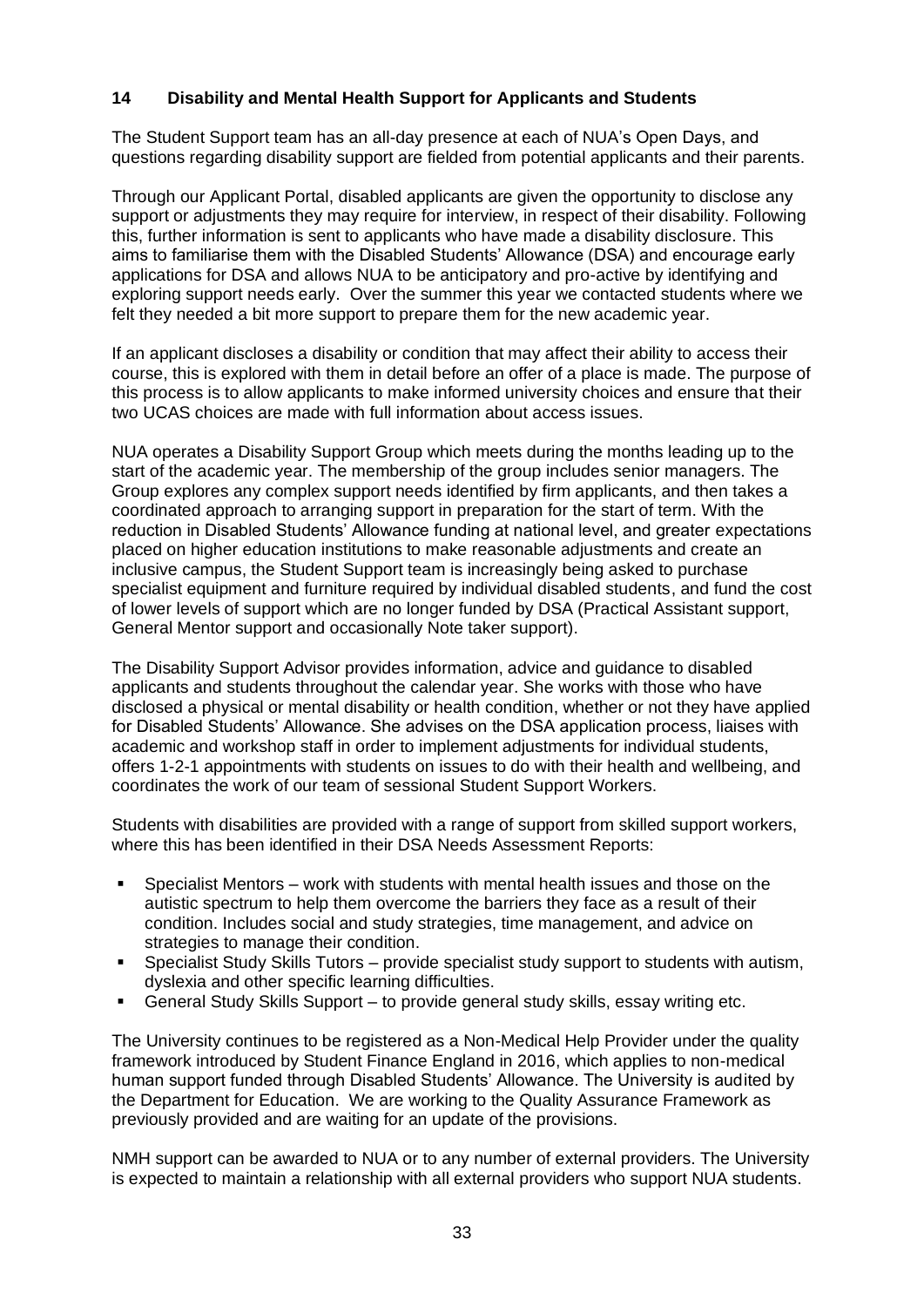The number of disabled students in receipt of DSA and in attendance at the University continues to rise year on year, as does the number of those disclosing a mental health condition. During the year we appointed a Student Mental Health and Safeguarding Manager and a new post of Student Mental Health and Wellbeing Advisor.

We have started to offer entry level mental health training for our PALs and we are planning to broaden this to other areas of the student population.

## **15 The Estate and Accessibility**

The University has an ongoing rolling programme of improvements to its Estate and always ensures that any changes incorporate the needs of people with disabilities and specific needs. During major refurbishments ways of improving the buildings accessibility and usability are always considered and appropriate changes implemented.

Where physical changes to buildings cannot be made (eg due to historic monuments and building restrictions) adjustments are made to relocate facilities into other areas to accommodate students with disabilities.

All students and staff with physical disabilities are given a one-to-one induction by the Health and Safety Officer to assess their specific needs and where necessary Emergency Plans made (PEEPs). Designated disabled parking is made available for staff and students where required.

Adjustments to the Estate were implemented to respond to Covid-19, for example signage was introduced to ensure social distancing; hand sanitizer stations were located at key places and increased use of touch point cleaners.

## **16 Change Working Group (CWG)**

A Change Working Group (CWG) was established in June 2020 in response to the events in America and the UK in support of the Black Lives Matter movement and Race equality.

The current membership consists of academic and professional services staff, with representatives from both faculties, Technicians, Library, Student Support/Registry, Human Resources, Business & Employability including alumni and Marketing. The group, led by the Dean of Arts & Media, meets every six to eight weeks and initially reported to the Senior Management Team (SMT). Updates on the activities of the group are provided to both Equality Diversity & Inclusion Committee (EDIC) and the Learning & Teaching Quality Committee (LTQC).

The membership and terms of reference for CWG were updated and approved at EDIC in September 2021. CWG now reports directly to EDIC with student representatives to be added to the membership. Student representatives would be requested through the EDIC.

The CWG mapped NUA activities against recommendations contained within the Halpin Sector Report: UK Universities' Response to BLM<sup>1</sup> and prioritised areas for further consideration. Three Task Groups were established to progress actions and will report to EDIC:

- **Training** to develop, review and make proposal for implementation of anti-racist and EDI training for staff and students
- **Curriculum Development** to develop, review and make proposals for implementation of training and workshops in decolonising the curriculum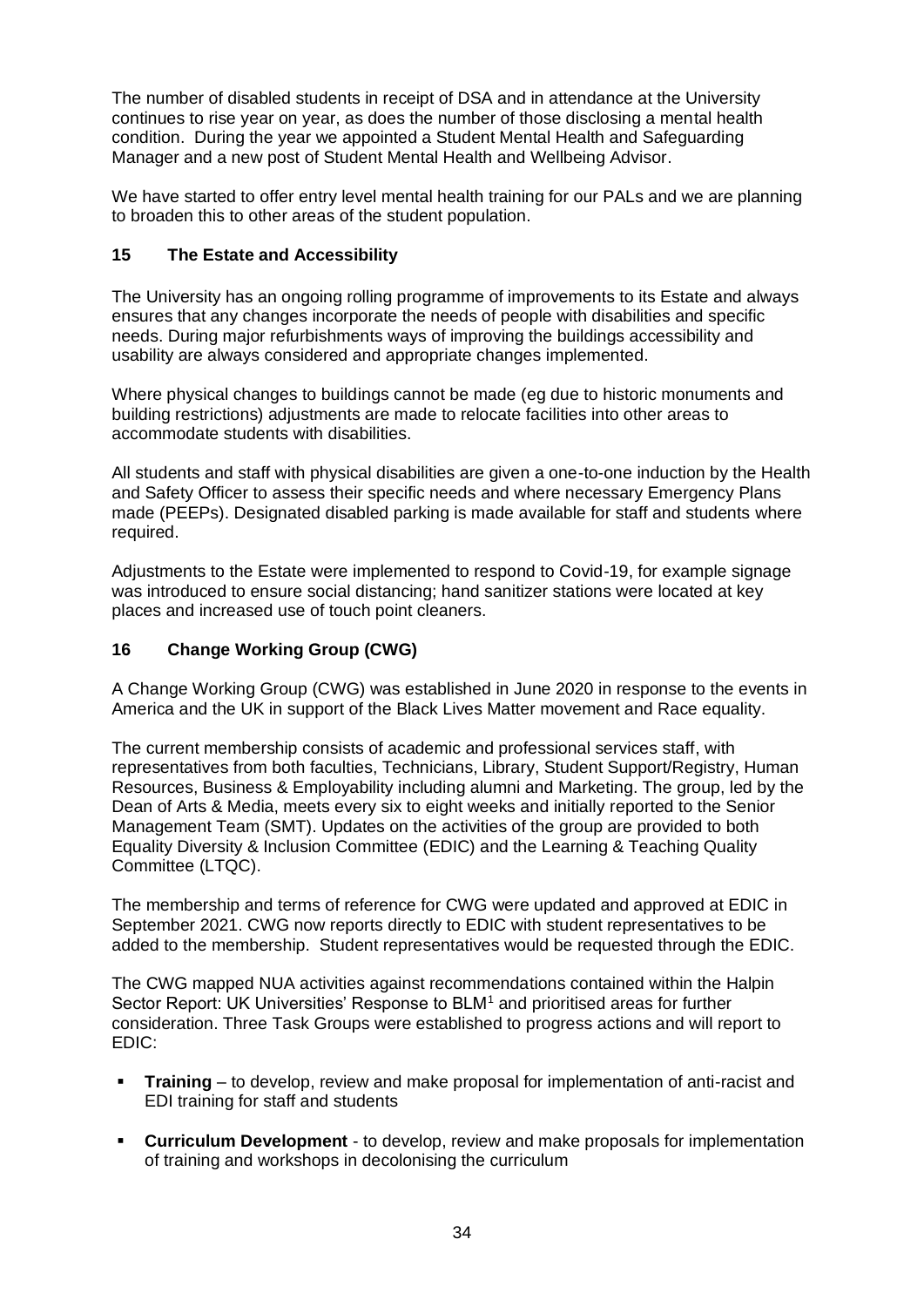▪ **Visibility** – to provide resources for the whole community via a VLE page to support training and curriculum development, and make transparent the work of CWG (in progress)

#### <sup>1</sup><https://halpinpartnership.com/halpin-sector-report-uk-universities-response-blm/>

CWG proposed that the anti-racist statement in our staff code of conduct and student engagement charters should be reviewed to ensure they are current and appropriate. A task group of EDIC will be created to form proposals.

Anti-racism training was provided for 100 staff through the summer and EDI training was available through Moodle. The university development days have also provided dedicated sessions on diversity and decolonising the curriculum, with external speakers.

Tackling Bully and Harassment and EDI online training has been opened up to all new Y0/Y1 students (900+) as part of their induction to university, with proposals to extend to other years.

Recruitment adverts, job descriptions and person specifications have been updated in line with the Inclusive Community Strategic Plan objectives to enhance our commitment to EDI. This process has seen some initial successes in recruiting staff from Black, Asian and minority (majority) ethnic backgrounds.

#### **17 Marketing and the University Website**

The University uses images and student profiles/case studies which include international students, those from a diverse ethnic background and a gender mix where possible. For example images containing a mix of male and female students are used to promote the BA (Hons) Fashion and BA (Hons) Textile Design courses which traditionally attract female students. Similarly, promotional literature for the BA (Hons) Games Art and Design course highlights the success of female graduates in a male dominated sector.

A series of films about workshops and technicians has been uploaded on the website which include interviews with students from a diverse range of backgrounds. More films have also been made by and for international students to illustrate their experience within their course, the University and the City.

New films created are subtitled and all new creative work incorporates accessibility in the design process, through colour selection, typography and layout, where possible.

The University works with current students and graduates to create user-generated content about life at and after NUA, which it publishes through its social channels – both institutional and course-led. The main NUA Instagram account has over 15k followers and followers to the combined course-led accounts is in excess of 29k.

The website includes an international section which gives specific information for students from different countries and includes student blogs and interviews. There are more blogs written by students and also Student Support staff highlighting topics such as 'Life Hacks for the  $1<sup>st</sup>$  week'. Social media and especially Instagram takeovers have included information for students from Professional Service staff and students. The recent partnership with Unibuddy allows prospective students to ask any question they need to and to receive a response direct from our participating Student Ambassadors.

An updated Accessibility statement is available on the homepage of the website to ensure users can access the information they need. The website has been reviewed and is now partially compliant with the Web Content Accessibility Guidelines version 2.1 AA standard, in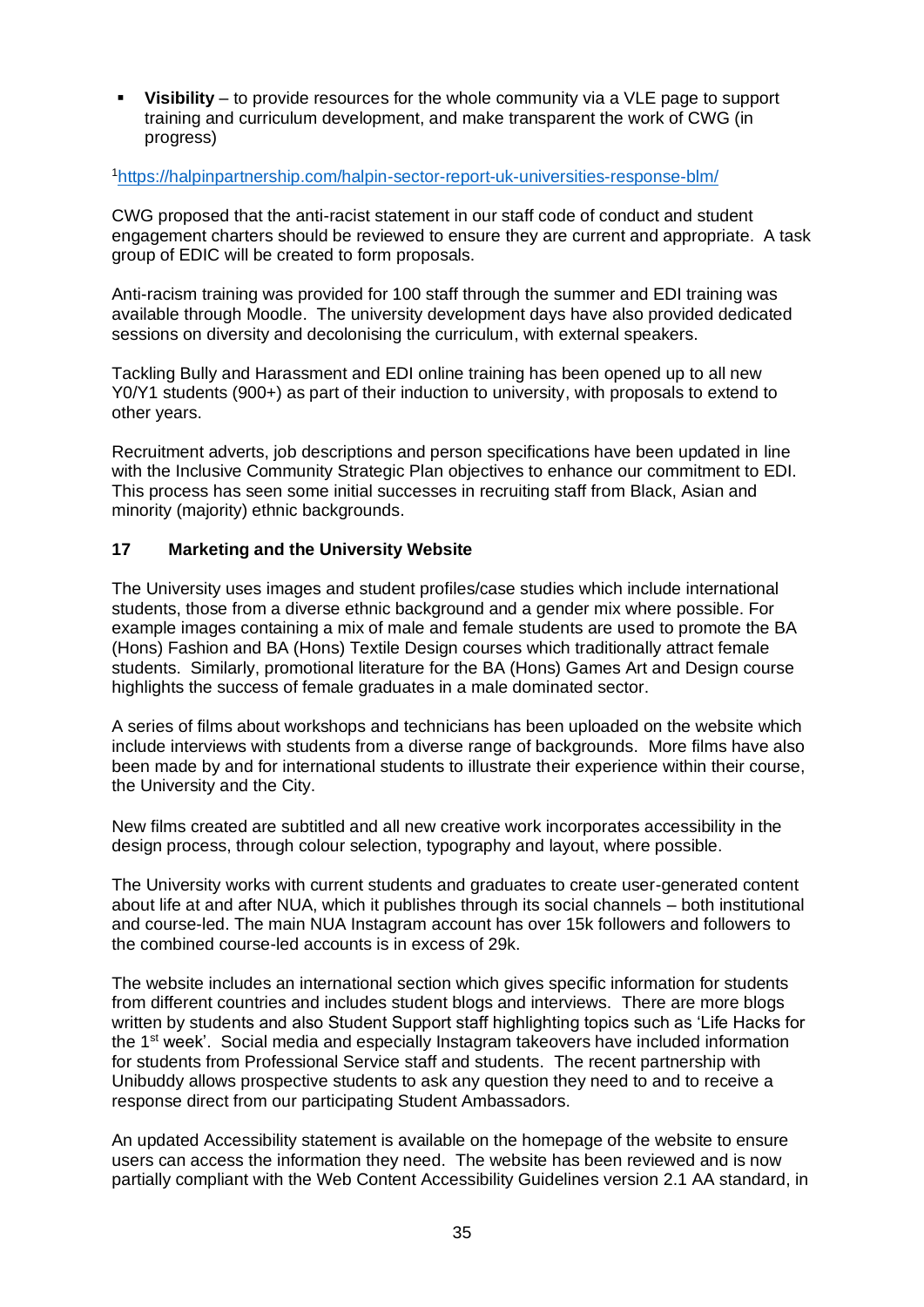accordance with the Public Sector Bodies (Websites and Mobile Applications) (No. 2) Accessibility Regulations 2018.

These guidelines include the ability to:

- Zoom in up to 300% without the text spilling off the screen
- Navigate most of the website using just a keyboard
- 'Skip to content' using tab on your keyboard
- Listen to most of the website using a screen reader
- Navigate our online forms using just a keyboard

The University maintains a subscription to the SiteImprove service which monitors the website for errors including those that affect accessibility, such as missing meta data attribution, broken links and erroneous spelling.

#### **18 Policies and Guidelines**

The Maternity Connections scheme has been running for over three years. This is a voluntary, informal scheme for NUA mothers to directly contact and mentor other colleagues with recent experience of pregnancy at work, maternity/adoption leave and life as working parents for support and advice. An online Maternity Connections Team group was established so that people on maternity leave could share and contribute information and remain 'connected', particularly throughout the Covid-19 Pandemic. Fathers on paternity, shared parental and adoption leave were canvassed to assess if they wished to contribute to a similar group but there was no interest in developing this further at this time.

This year NUA refreshed its 'Guidance on Menopause and the workplace', to raise awareness, provide information, guidance and support and training, as well as planning to embed 'the menopause' in a wider health and wellbeing agenda to encourage discussion of issues related to supporting longer working lives.

In conjunction with Access to Work, NUA has information available to all staff about the support available to those with mental health concerns. This is a confidential service offering a tailored package to support staff at work and returning to work following a period of absence.

#### **19 Staff Training and Development**

The staff training and development programme for 2020/2021 included activities focusing on equality, diversity and inclusion.

## **Equality and Diversity Essentials**

This year we revised the Equality & Diversity Essentials online, interactive training for all new staff. Interactive questions are asked throughout the course to help to consolidate the employees' learning experience and a marked assessment section at the end of the course ensures that employees have understood what they have learned.

#### **Aurora Women Leadership programme**

While the nation was working remotely due to Covid-19 and unable to meet in person, the NUA Women's Network continued to meet via Teams. The leadership programme is designed to develop leadership behaviours, skills and knowledge; Identify and overcome barriers and obstacles; and grow confidence and a leadership identity.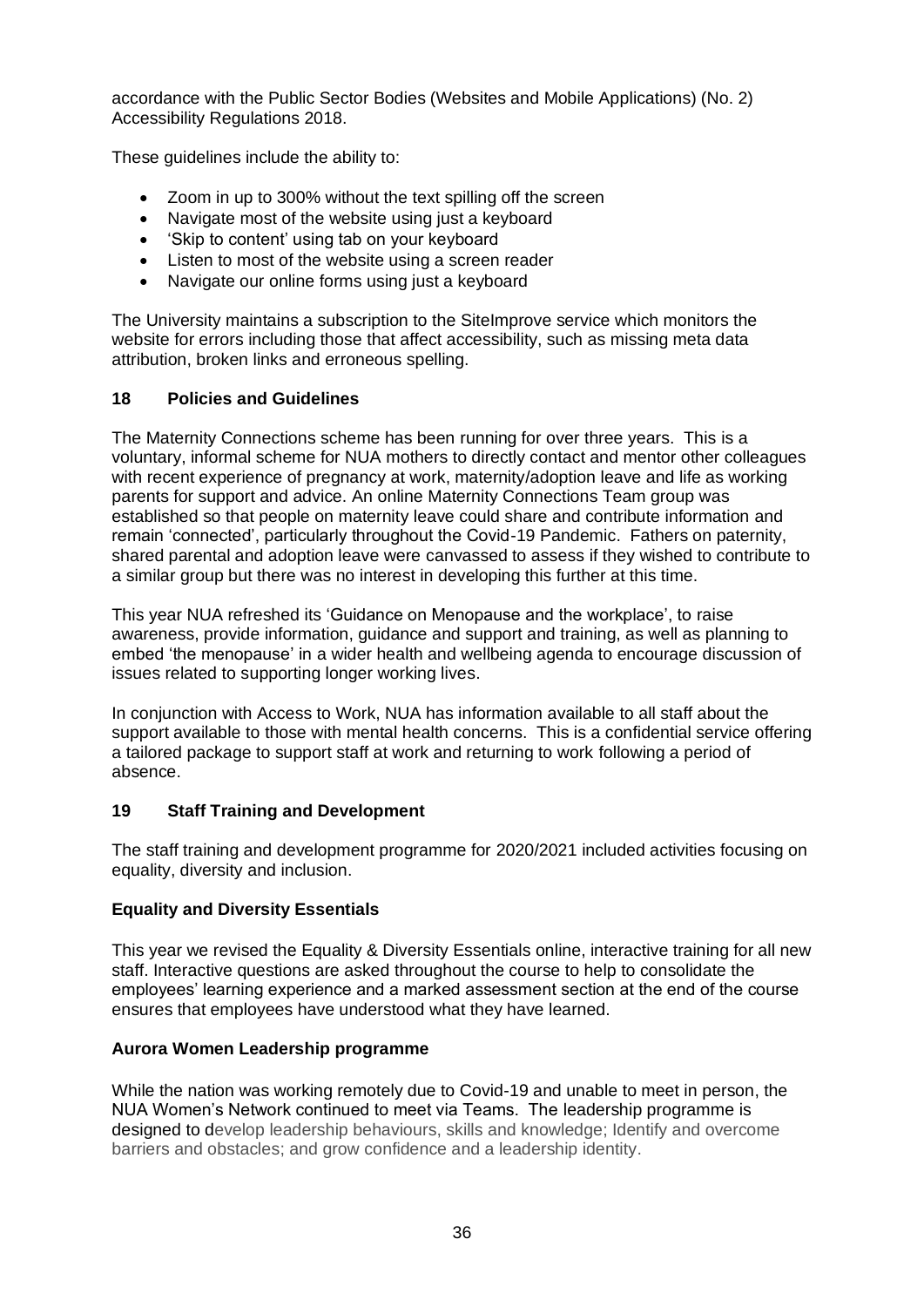#### **Successful Recruitment and Selection**

In 2019/2020 NUA continued to provide one-to-one training for staff new to the interview process and/or new to the University's process.

Additional guidance has been provided to panels undertaking interviews remotely, during the current restrictions on face-to-face activities.

Since March 2020, NUA had to follow government guidelines with respect to preemployment checks and these had to be undertaken remotely.

With the onset of Brexit and the end of free movement for EU/EEA nationals from 31<sup>st</sup> December 2020, a new UK immigration points system came into effect from 1<sup>st</sup> January 2021. Visa 'tiers' were re-branded and the new points system opened up different routes for foreign nationals to obtain visas to work in the UK- such as the Skilled Worker route. The University treats all job applicants equally at each stage of the recruitment process. Where a job offer is made to a foreign national (unless they have EU settled or pre-settled status) they must obtain an appropriate work visa in advance of travel to the UK in order to hold the right to work.

#### **Mental Health and Wellbeing Training**

This year NUA launched an online Mental Health Awareness Training with a manager and general version for staff to choose from. 37 staff have voluntarily completed the general training and 7 have completed the manager version since its launch.

This year we collaborated with Mind (Norfolk & Waveney) to deliver mental health awareness training to over 60 members of staff over 4 sessions.

#### **Training to Support Students**

A range of training took place during 2020/2021, for staff to support students:

#### **Enhancing the Learning Experience for the neuro-diverse student**

Designed to develop awareness and an understanding of neuro-diversity and strategies to enhance the teaching and learning experience, this course was attended by 12 student facing staff.

#### **Deaf awareness**

This session was designed to develop awareness of deafness and hearing loss to improve communication skills and confidence when speaking to colleagues, students or external parties who are deaf or have hearing loss. 16 people attended the session.

#### **Bullying & Harassment (online) for students**

Tackling Bully and Harassment and EDI online training has been made available to all new Y0/Y1 students as part of their induction to university, with the intention to extend this to students on year 2 and year 3 of their studies in the future.

#### **It's all about Race**

A new interactive course was delivered for NUA, led by Diversity Trust which was delivered remotely via Teams. The course explores the topics of anti-racism and white privilege to